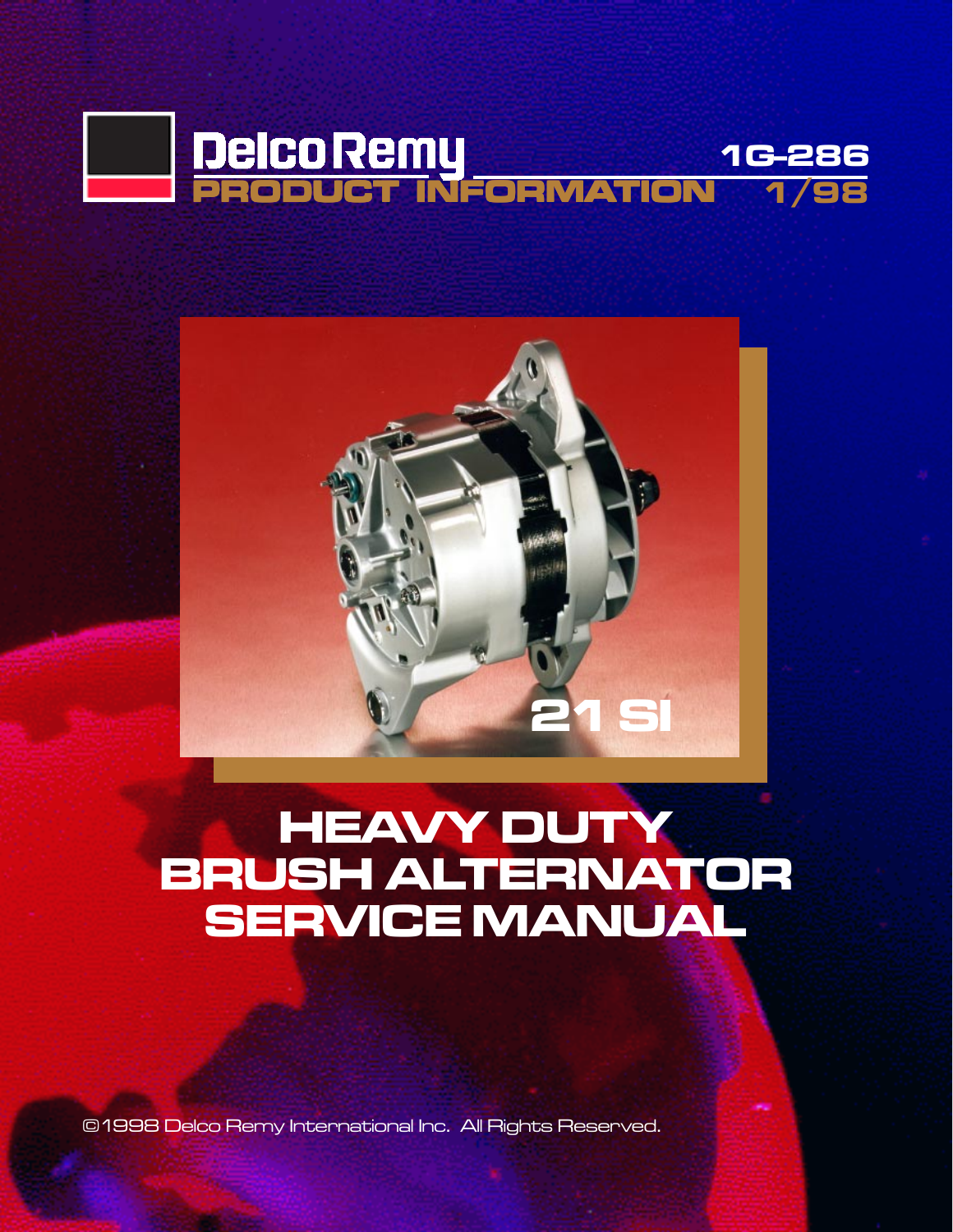#### **PAGE** *1G-286 4/96* **21-SI HEAVY DUTY BRUSH ALTERNATOR FEATURES**

### ■ High-Output Models

- $\bullet$  100 to 145 Amps, 12-Volt
- $\bullet$  50 to 70 Amps, 24-Volt

### ■ Applications

- Large and Mid-Range On-Highway Diesel and Gasoline Engines
- Off-Highway, Agriculture and Construction
- Handles Heavy Belt Load and Vibrations
- High Electrical Loads

### ■ Heavy Duty Design

- High-Output Rectifier Bridge
- Double-Sealed Needle Bearing
- 25mm Drive End Ball Bearing
- Swivel Brush Holder Construction

### ■ Built-in Voltage Regulator

- Solid-State Integrated-Circuit
- Flat Temperature-Compensated
- Low Parasitic Draw
- Low Turn-On Speed
- $\bullet$  Improved RFI Suppression
- Load Dump Protection (12-Volt)



### ■ Specifications

- Maximum Speed, Continuous: 10,000 rpm
- $\bullet$  Intermittent: 12,000 rpm
- Ambient Temperature Limits:
- $-34^{\circ}$  C to  $+93^{\circ}$  C  $(-30^{\circ}$  F to  $+200^{\circ}$  F)
- Mounting Span: Conforms to SAE J180
- Polarity: Negative Ground
- Rotation: Clockwise or Counterclockwise
- Weight:  $6.46 \text{ kg} (14.2 \text{ lbs.})$

## ■ Charging System Wiring

- One, Two or Three-Wire Design
- Terminal Boots Prevent Damage
- Optional "R" and/or "I" Terminals

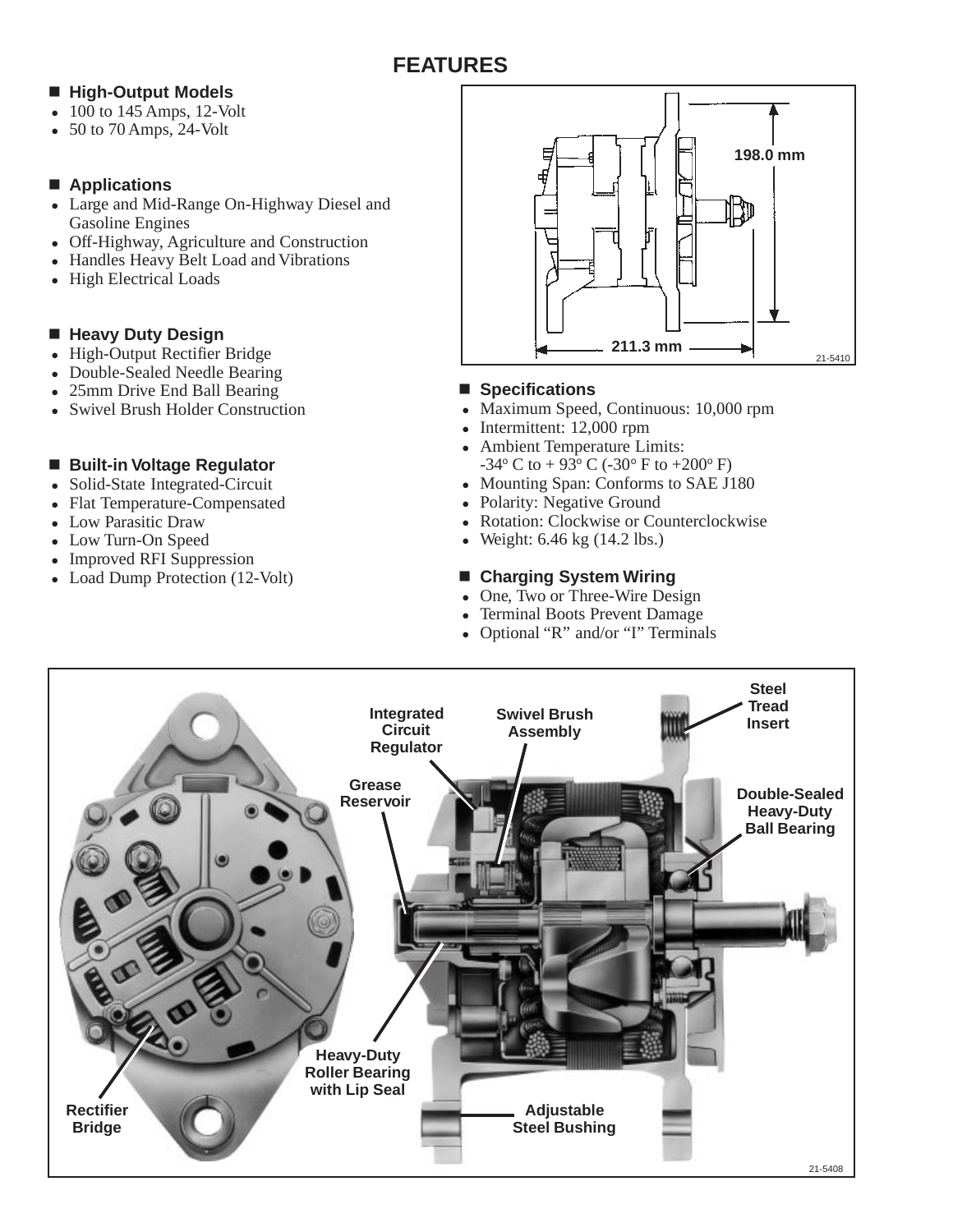# **PRODUCT INFORMATION AND SERVICE MANUAL 21-SI HEAVY DUTY BRUSH ALTERNATOR**

### **CONTENTS**



**INTRODUCTION**

The 21-SI Heavy Duty Alternator is a high output integral charging system with built-in diode rectifier and voltage regulator, producing DC current for battery electrical systems. The 21-SI series is designed for use on large and mid-range diesel and gasoline engines in over-the-road service, as well as for off-road, agricultural, and construction equipment.

The 21-SI Alternator may be operated in either clockwise or counterclockwise directions (external fan may require changing to reverse rotation) at continuous speed of up to

10,000 alternator rpm. Intermittent speeds of up to 12,000 alternator rpm are also acceptable. The ambient temperature range for proper operation is  $-34$ <sup>o</sup> C to  $+93$ <sup>o</sup> C  $(-30$ <sup>o</sup>F to  $+200$ <sup>o</sup> F)

The solid state, integrated circuit voltage regulator built into the 21-SI Alternator limits system voltage by switching the ground circuit for the rotor field on and off. When the ground circuit is on, field current passes from a diode trio through the rotor via brushes and slip rings on the rotor shaft. Nominal regulated voltages of 13.8, 14.0, and 14.2 volts are available for 12-volt systems and 27.5 volts for 24-volt systems.

Various output levels are available. For 12-volt systems, output ratings range from 65 amperes to 160 amperes. For 24-volt systems, output ratings are 50 to 70 amperes. Refer to Figure 2 for graphs of typical outputs over a range of alternator speeds. For output ratings of specific 21-SI models call 1-800-DRA-0222.

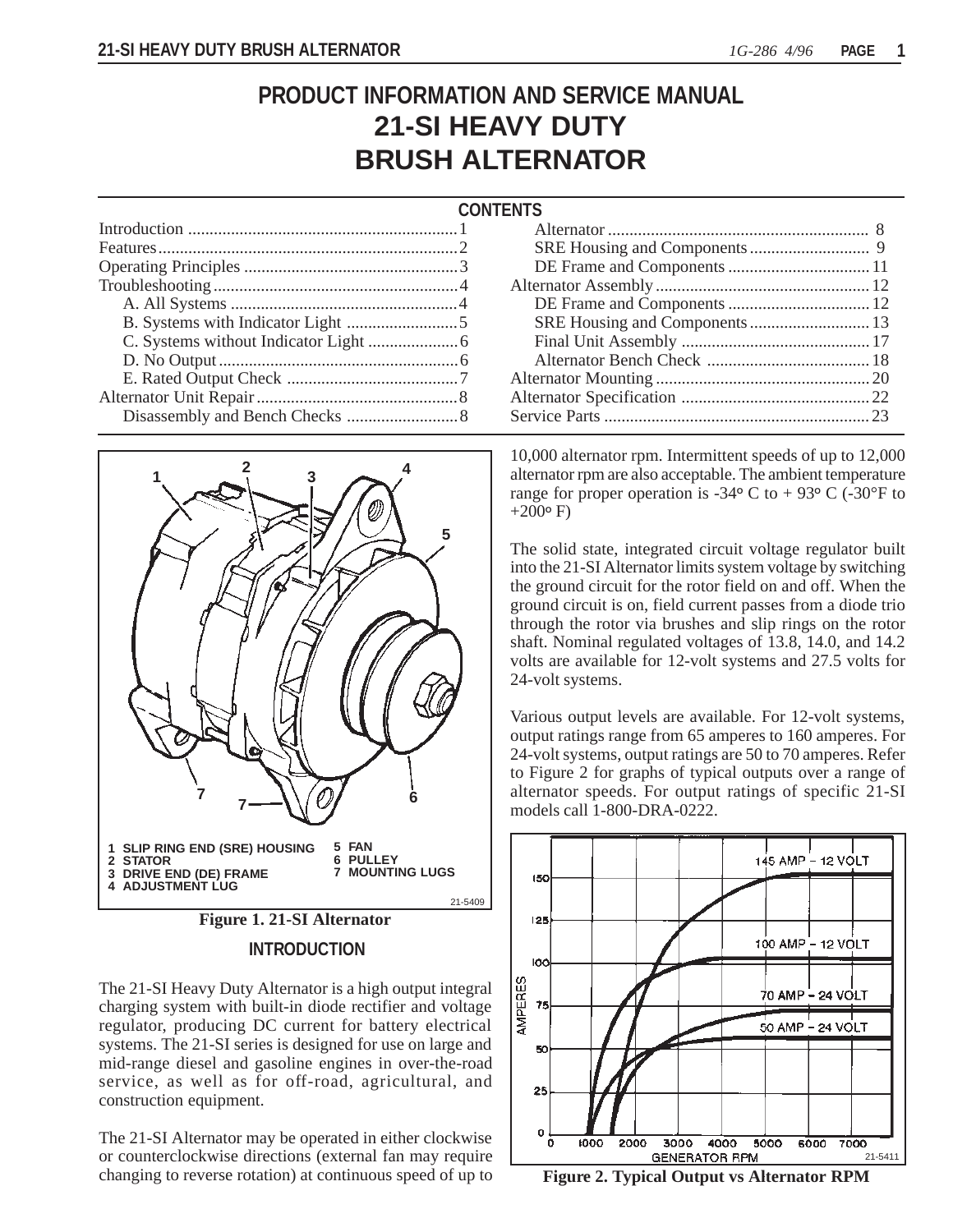#### **FEATURES**

The 21-SI Heavy Duty Brush Alternator is available in either a 1-wire, 2-wire, or 3-wire configuration. These wire configurations refer to the minimum number of lead wire connections necessary at the alternator for operation. Some applications may use additional connections for accessory operation, and/or an additional ground lead connection.

The one-wire type requires only that the alternator output ("BAT") terminal be connected to the battery positive terminal and that a ground path be provided between the alternator housing and the battery negative terminal (refer to Figure 3). "R" and/or "I" terminal connections are optional and do not affect alternator operation.



**Figure 3. Basic One-Wire System**

The two-wire type requires the "BAT" terminal connection to battery positive and the ground path to the alternator housing, along with an additional connection (See Figure 4). This additional lead should initiate at the ignition switch and through an indicator light (or 10-50 ohm resistor or diode to prevent alternator feedback) and attach to alternator "I" terminal.



**Figure 4. Basic Two-Wire System**

The 3-wire type requires the "BAT" terminal connection to battery positive and the ground path to the alternator housing, along with two additional connections (refer to Figure 5). The first, to the regulator #1 terminal, is a switched battery positive field current/indicator light lead with an overall circuit resistance of 10 to 50 ohms. The second, to the regulator #2 terminal, is a system voltage sense lead for voltage control. An "R" terminal connection is optional and does not affect alternator operation.



**Figure 5. Basic Three-Wire System**

External connections to the 21-SI Alternator are made to terminals as shown in Figure 6. The "BAT" terminal may be 1/4", 5/16", or M6 (metric) size, depending on the application requirement. Connections to terminals 1 and 2 on 3-wire systems are made by installing a special Packard connector with two blade terminal receptacles and latch feature, available in wiring package 1870921.



**Figure 6. 21-SI Electrical Terminals**

Optional connections to the 21-SI series, include "R" (relay) and "I" (indicator light) terminals, and a ground lead connection to the alternator housing.

A Relay terminal may be located either counterclockwise from the BAT terminal where an R is molded into the casting, or at an opening clockwise from the BAT terminal and labeled "RELAY" by a permanent adhesive label next to the terminal. On a replacement unit, there will be a round push-on label on the terminal itself. This terminal may be used to operate a charge indicator, ADLO system,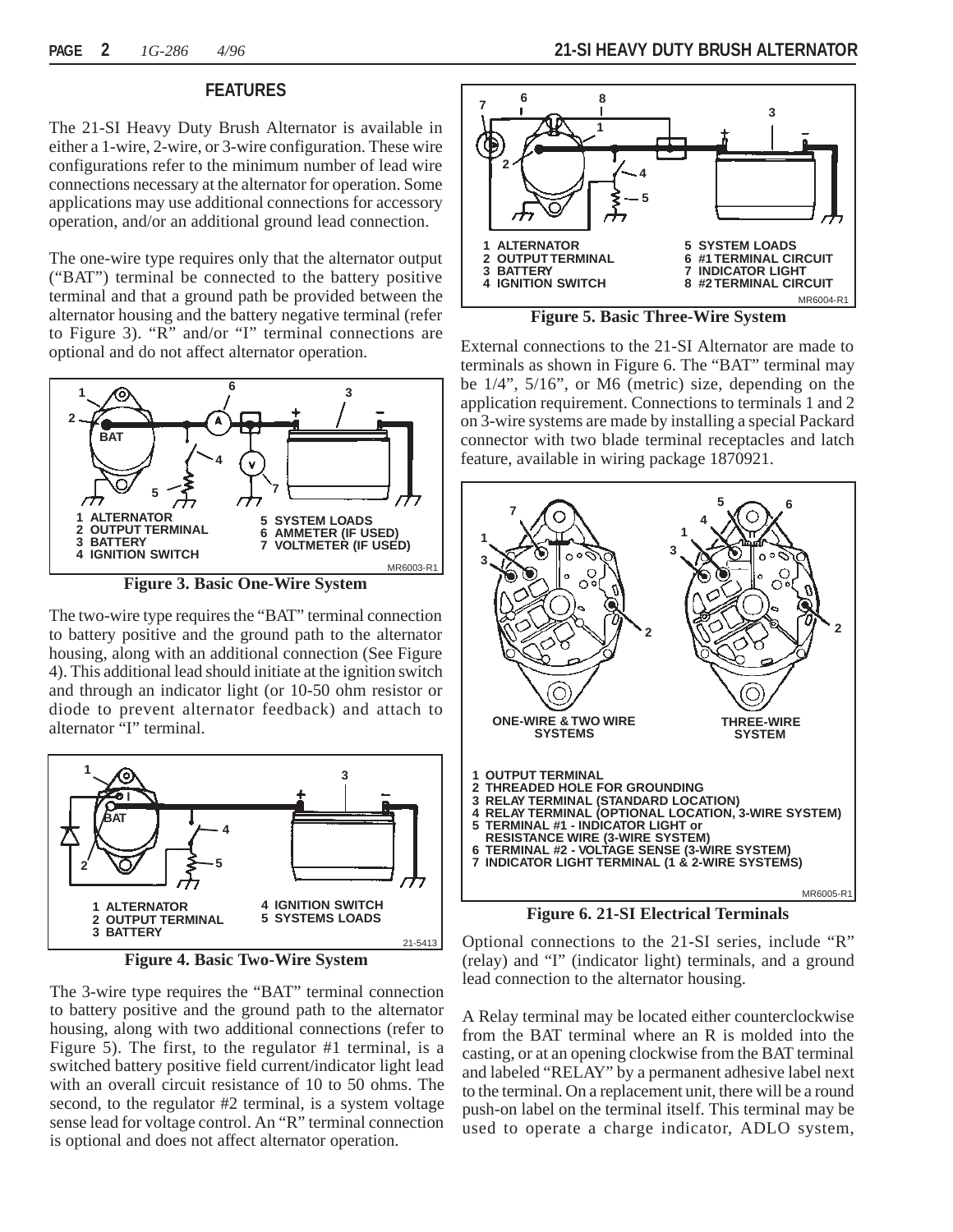tachometer, or similar device by providing voltage pulses at about half of system voltage and at a frequency of 6 times the alternator rpm.

When an "I" terminal is present it will be located where there is an I molded into the casting, clockwise from the BAT terminal. An "I" terminal is connected internally to the field circuit. If an indicator light is connected in series with this terminal, the light will be on whenever there is a voltage difference between the "positive" side of the field circuit and the system voltage at other side of the indicator light. During normal alternator operation, the light will be off since the diode trio output voltage equals the system voltage.

The R and I terminals are available in either threaded (10- 24 or M4) or pin types.

A threaded 1/4" or 5/16" hole in the slip ring end (SRE) frame is provided to connect a ground lead if used; otherwise, the ground path is through the mounting hardware and brackets to the engine.

Some applications use a debris shield on the outside of the SRE housing of the alternator. Such shields are added by the engine manufacturer to reduce the amount of airborne debris that enters the alternator in severe environments. A stud mounted in the "I" terminal hole may be used to attach the debris shield to the alternator. The stud is not connected electrically inside the unit.

### **OPERATING PRINCIPLES**

An alternator is a voltage-creating machine. The voltage regulator limits the maximum voltage that the alternator will produce at the output (BAT) terminal by controlling the magnetic field present in the rotor. The voltage produced allows current to flow to satisfy the electrical loads placed on the system, up to a maximum current characteristic of the alternator design.

Schematic of the alternator circuitry are shown in Figure 7 (one-wire systems) and Figure 8 (three-wire systems). With the alternator rotor turning, magnetic fields around the rotor induce voltages in the stator windings. The faster the rotor turns, the higher the induced voltage will be. In a one-wire system, the voltages at start-up are generated by residual magnetism in the rotor. In a 3-wire system, rotor magnetism is boosted at start-up by field current entering through the #1 regulator terminal then flowing through the rotor windings. Because of the boosted magnetism, a 3-wire system will have a lower turn-on speed (rpm) than a comparable one-wire system. However, once turned on, the output curves are identical.



**Figure 7. One-Wire Alternator Schematic**



**Figure 8. Three-Wire Alternator Schematic**

As speed and output increase, voltage available at the diode trio becomes sufficient to supply field current for normal operation. When the output voltage exceeds the battery voltage, the alternator begins to drive the system voltage. If the wiring system includes an indicator light, the presence of system voltage at the diode trio equalizes the voltage on both sides of the indicator light and the light goes out.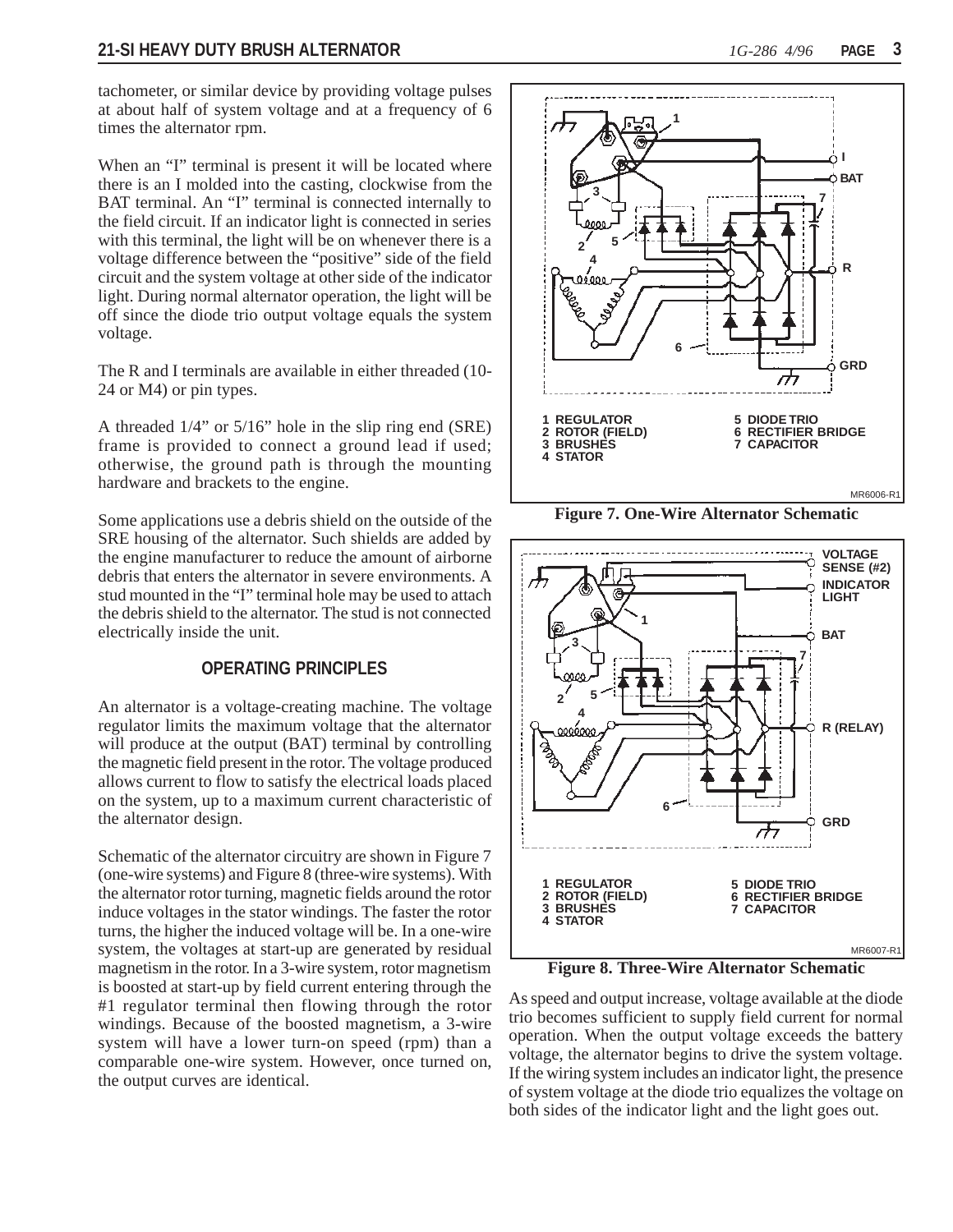While the system voltage is below the voltage regulator setting, the regulator turns on the field current through the rotor and allows the alternator to produce as much output as possible for the alternator speed (rpm), temperature and system voltage. When the voltage setting is reached, the regulator turns the field current off. When the field current is turned off, the magnetic field in the rotor collapses and the alternator output voltage begins to fall. The falling voltage causes the regulator to turn the field current back on and the magnetic field to rebuild. This switching action of the regulator continues rapidly, keeping the output and system voltage very close to the voltage setting. This will continue unless the electrical demands of the system cause the system voltage to fall below the voltage setting. Should this happen, the regulator will again allow full field current to flow so that the maximum output of the alternator at the given speed, temperature and systems voltage is realized.

One-wire systems use system voltage at the alternator to control the output voltage, and extra sense wiring is not needed. With a 3-wire system, the voltage present in the sense lead is used to control the output voltage. Using a sense lead makes it possible to sense the system voltage at another location (such as at a junction closer to the battery) for voltage control.

#### **TROUBLESHOOTING**

Trouble in the charging system will normally be indicated by one of the following:

• Indicator light "on" with engine running.

- Indicator light "off" with key on, engine not running.
- Undercharged or overcharged battery.
- Short life of light bulbs or other electric equipment caused by abnormally high system voltage.
- System voltmeter readings outside normal range.

Diagnose system as follows (refer to Figures 9 and 10.)

#### **A. ALL CHARGING SYSTEMS -**

#### **TEST EQUIPMENT NEEDED:**

- Belt Tension Gage
- Battery State-of -Charge Indicator
- 1. Check electrical system wiring and battery terminals for poor connections or other obvious conditions that might result in shorts, opens, grounds, or high resistance. Correct as necessary.
- 2. Check alternator drive belt for proper tension. Adjust to manufacturer's specifications.
- 3. Check battery for state-of-charge. If low, recharge according to manufacturer's specifications and load test to establish serviceability. Further diagnostic tests require a known good, fully-charged battery for accurate results.



**Figure 9. Troubleshooting a One-Wire System**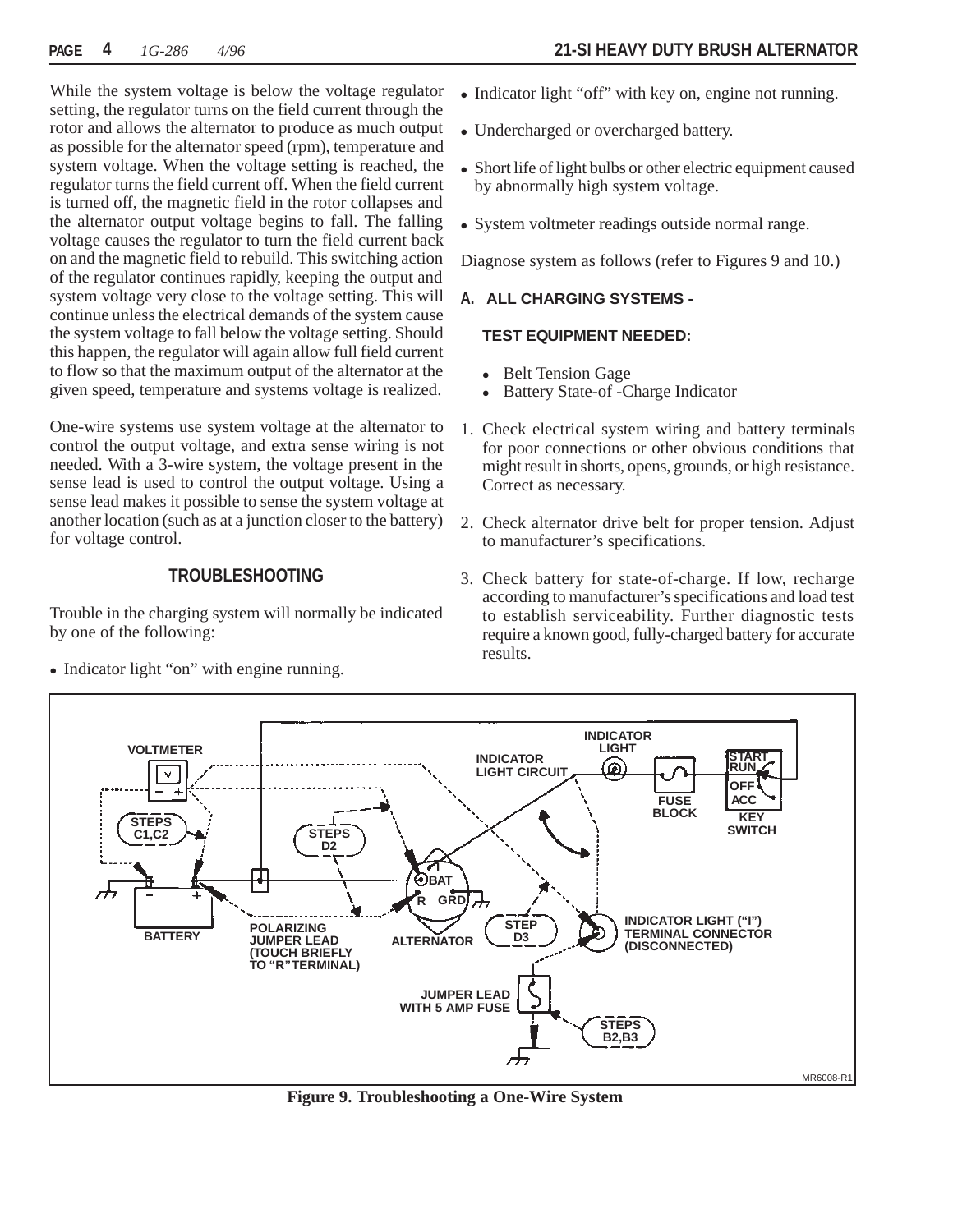

**Figure 10. Troubleshooting a Three-Wire System**

#### **B. SYSTEMS WITH INDICATOR LIGHT -**

#### **TEST EQUIPMENT NEEDED:**

- Jumper Lead with 5-Amp Fuse
- 1. If indicator light is on with engine running:

Stop engine. Turn key switch to "run" position. Indicator light should be on. If not, go to step 3.

Disconnect indicator light lead at alternator. For onewire systems, this will be the "I" terminal connector. For 3-wire systems, disconnect the regulator terminal connector (terminals 1 and 2).

If indicator light remains on, locate and correct shorted or grounded condition in indicator light circuit between the light and the alternator.

If indicator light goes out, light is working properly. Proceed to "C" for check of system with indicator light working properly.

2. If indicator light does not come on with the key switch in the "run" position with the engine stopped ("bulb check" mode):

Leave key in "run" position with engine stopped. Disconnect indicator light lead from alternator. For onewire systems, this will be at the "I" terminal. For 3 wire systems, disconnect the regulator terminal connector (terminals 1 and 2) and determine which is the indicator lamp circuit by locating the terminal that

connects to the #1 terminal on the regulator. Use fused (5-amp) jumper lead to ground indicator lamp circuit in harness connector to alternator housing.

- If indicator light comes on with jumper lead in place, repair, or replace alternator.
- If indicator light does not come on with jumper lead in place, locate and correct open circuit in indicator light circuit. Circuit fuse may be open or light bulb may be burned out. Correct as necessary.

NOTE: If 5-amp fuse blows, jumper lead has probably been connected to sense circuit instead of indicator light circuit. Replace jumper lead fuse and try again.

3. If indicator light comes on while engine is running, but is not on with engine stopped and key switch in "run" position.

Leave key in "run" position with engine stopped. Disconnect indicator light lead from alternator. For onewire systems, this will be at the "I" terminal. For 3 wire systems, disconnect the regulator terminal connector (terminals 1 and 2) and determine which is the indicator lamp circuit by locating the terminal that connect to the #1 terminal on the regulator. Use fused (5-amp) jumper lead to ground indicator lamp circuit to alternator housing.

 - If indicator light comes on with jumper lead in place, replace regulator as described under Unit Repair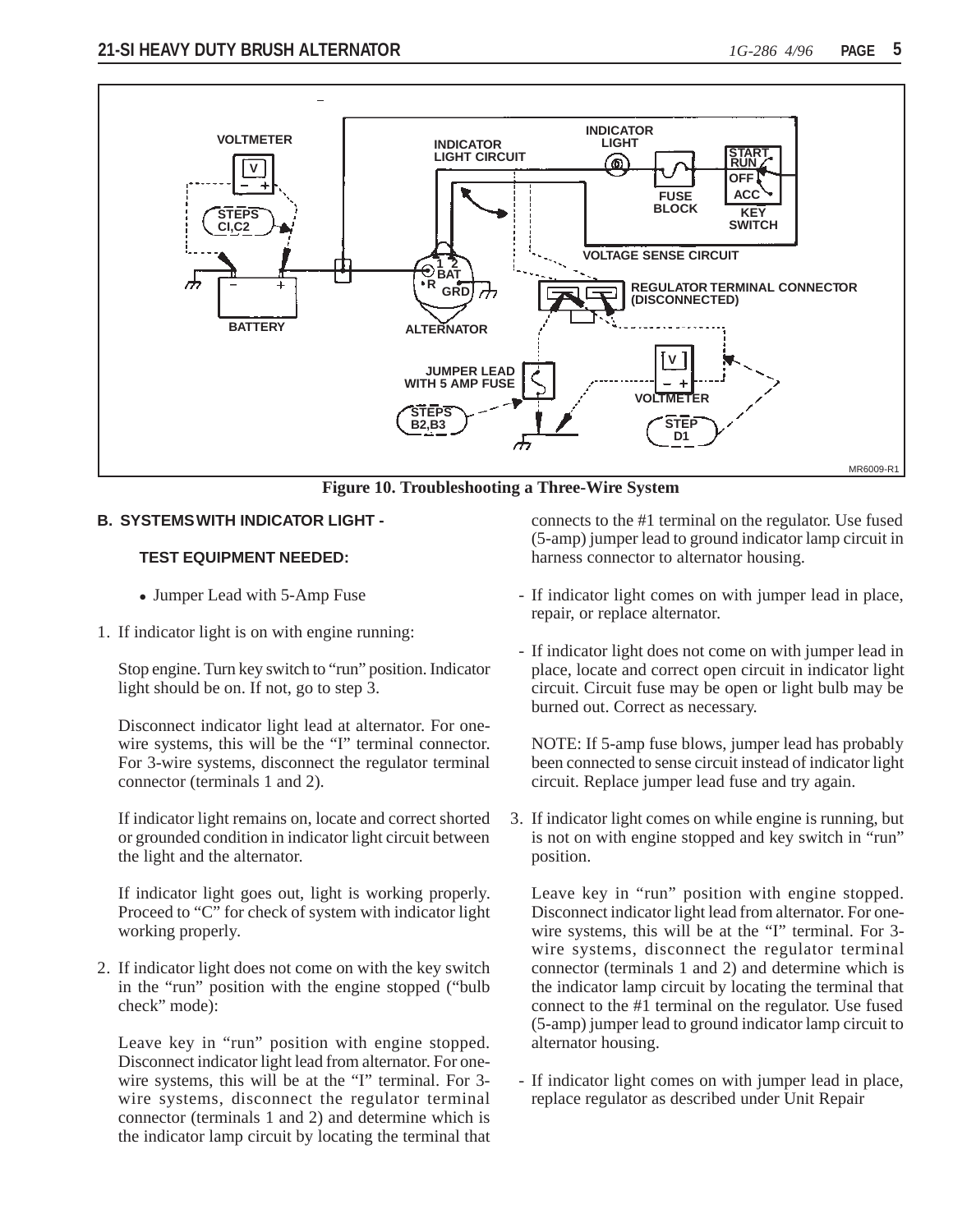- If indicator light does not come on with jumper lead in place, locate and correct open circuit in indicator light circuit between battery and light. Circuit fuse may be open. (With engine running, light is being powered by alternator and grounded through other circuits connected in parallel to indicator light circuit.) Correct as necessary.

NOTE: If 5-amp fuse blows, jumper lead has probably been connected to sense circuit instead of indicator light circuit. Replace jumper lead fuse and try again.

4. If indicator light is on with key switch in "off" position:

Disconnect indicator light circuit at alternator.

- If indicator light remains on, locate and correct shorted condition between the light and alternator.
- If indicator light goes out, diode is shorted in rectifier bridge. Replace rectifier bridge as described under Unit Repair.

#### **C. SYSTEMS WITHOUT INDICATOR LIGHT OR WITH INDICATOR LIGHT WORKING PROPERLY -**

#### **TEST EQUIPMENT NEEDED:**

- **Voltmeter**
- 1. If battery is undercharged, indicator light remains on while vehicle is running, or system voltmeter shows operating voltage is below acceptable range:

With engine stopped and all electrical loads turned off, use voltmeter to check voltage across battery terminals. Record voltage.

Start engine and run at moderate speed. Check voltage across battery terminals with engine running.

- If voltage reading at battery terminals is different from reading showing at system voltmeter (if equipped), locate and correct cause of incorrect reading.
- If voltage is lower than reading previously recorded with engine stopped, there is no alternator output. Proceed to section on No Output.
- If voltage is higher than previous reading with engine stopped, alternator output is present. Proceed to section on Rated Output Check.
- 2. If battery is overcharged (as evidenced by excessive water use or electrolyte spewing from battery vents), light bulbs or other electrical equipment have shortened life due to suspected high system voltage, or system voltmeter reads above normal range:

With fully charged battery, engine running at moderate speed and all electrical loads off, use voltmeter to check voltage at battery terminals. If checking a 3-wire system, locate sense lead (connects to alternator #2 terminal) and gently wiggle the connections at both ends while watching the voltage reading.

For a 12-volt system, readings should be stable, around 13.5 - 14.5 volts and in no case go above 15 volts. For a 24-volt system, readings should be stable, around 27 - 28 volts and in no case go above 31 volts.

- One-wire system: If voltage is erratic or goes above 15 volts (31 volts on 24-volt system), replace regulator as described under Unit Repair and test field coil for shorts.
- 3-wire system: If voltage is erratic or goes above 15 volts (31 volts on 24-volt system) during any of these checks, check sense lead for continuity and clean and tighten sense lead connections. Recheck voltages with engine running. If problem persists, replace regulator as described under Unit Repair and test field coil for shorts.

#### **D. NO OUTPUT**

#### **TEST EQUIPMENT NEEDED:**

- Voltmeter
- Jumper Lead (18 ga. min; no fuse)

Note that 21-SI Alternators must be connected to a battery for the voltage sensing circuit to allow initial turn on (refer to section on Features). When properly connected and system checks indicate a "no output" condition, use the following steps to determine if the alternator requires repair:

- 1. For 3-wire systems, use voltmeter to check voltages present in harness connector at regulator. With connector disconnected and key switch in "run" position (engine not running), both terminals 1 and 2 in harness should read battery voltage. If OK, go to step 4. If not, alternator will not turn on. Locate and correct cause of voltage loss.
- 2. For one-wire systems without an "I" terminal, battery positive voltage at the "BAT" terminal and residual magnetism in rotor are necessary for alternator to turn on. Use voltmeter to verify that battery voltage is present at "BAT" terminal. If not, locate and correct cause of voltage loss.

Residual magnetism in the rotor is sometimes lost during servicing of the alternator If the alternator has no "R" or "RELAY" terminal, proceed to step 4. If the alternator has an "R" terminal, the rotor can be remagnetized without removing alternator from application. To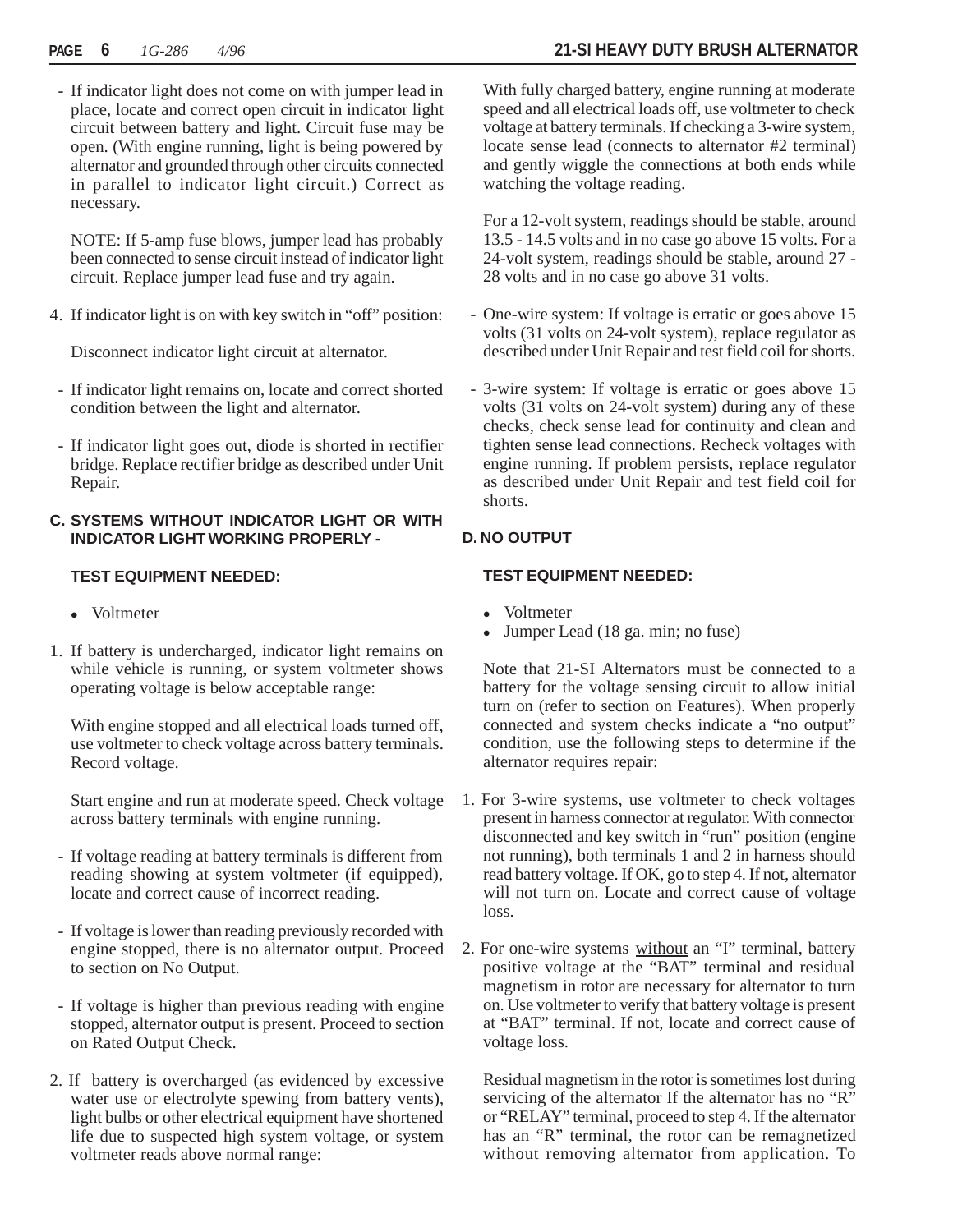remagnetize rotor, make sure the normal connections are made to the alternator. BAT terminal and to the ground circuit. Disconnect the wiring harness from the "R" terminal. Momentarily connect a jumper lead from battery positive to the alternator "R" terminal. This will cause field current to momentarily flow through the rotor in the proper direction and restore magnetism. Reconnect wiring harness to "R" terminal, then recheck alternator for output.

- 3. For one-wire systems with an "I" terminal, the indicator light current at this terminal will establish normal magnetism. With engine stopped and key switch on, use voltmeter to check for voltage present at this terminal. With "I" terminal connected and indicator lamp on, voltage will be less than battery voltage. If necessary to disconnect wiring at "I" terminal to make this check, check for battery voltage in harness wire. If voltage is present, proceed to step 4. If no voltage is present, check "I" terminal circuit for cause of voltage loss (bulb may be burned out). Correct as necessary.
- 4. If no conditions have been found that might prevent the alternator from turning on (step 1, 2, or 3), remove alternator from engine in accordance with engine manufacturer's instructions and proceed to Unit Repair.

#### **E. RATED OUTPUT CHECK**

#### **TEST EQUIPMENT NEEDED**

- **Voltmeter**
- Ammeter (current capability at least 15 amperes higher than alternator rating)
- Variable Carbon Pile Load Test

**CAUTION: Failure to disconnect negative battery cable at battery before removing or attaching alternator "BAT" terminal lead may result in an injury. If a tool is shorted at alternator "BAT" terminal, the tool can quickly heat enough to cause a skin burn.**

- 1. Refer to Fig. 11 for test equipment hookups as described in following steps. If inductive pick-up ("clamp on") type ammeter is used, place current clamp on alternator output lead and skip to step 4. If series ammeter is used, disconnect negative battery cable at battery.
- 2. Install ammeter in series with alternator "BAT" terminal.
- 3. Reconnect negative battery cable at battery.
- 4. **NOTICE**: When a 12-volt carbon pile load test is used to diagnose a 24-volt system, attach load test only to 12-volt potential in battery pack. Attaching a 12-volt load test to a 24-volt potential will damage the load test.



**Figure 11. Rated Output Check**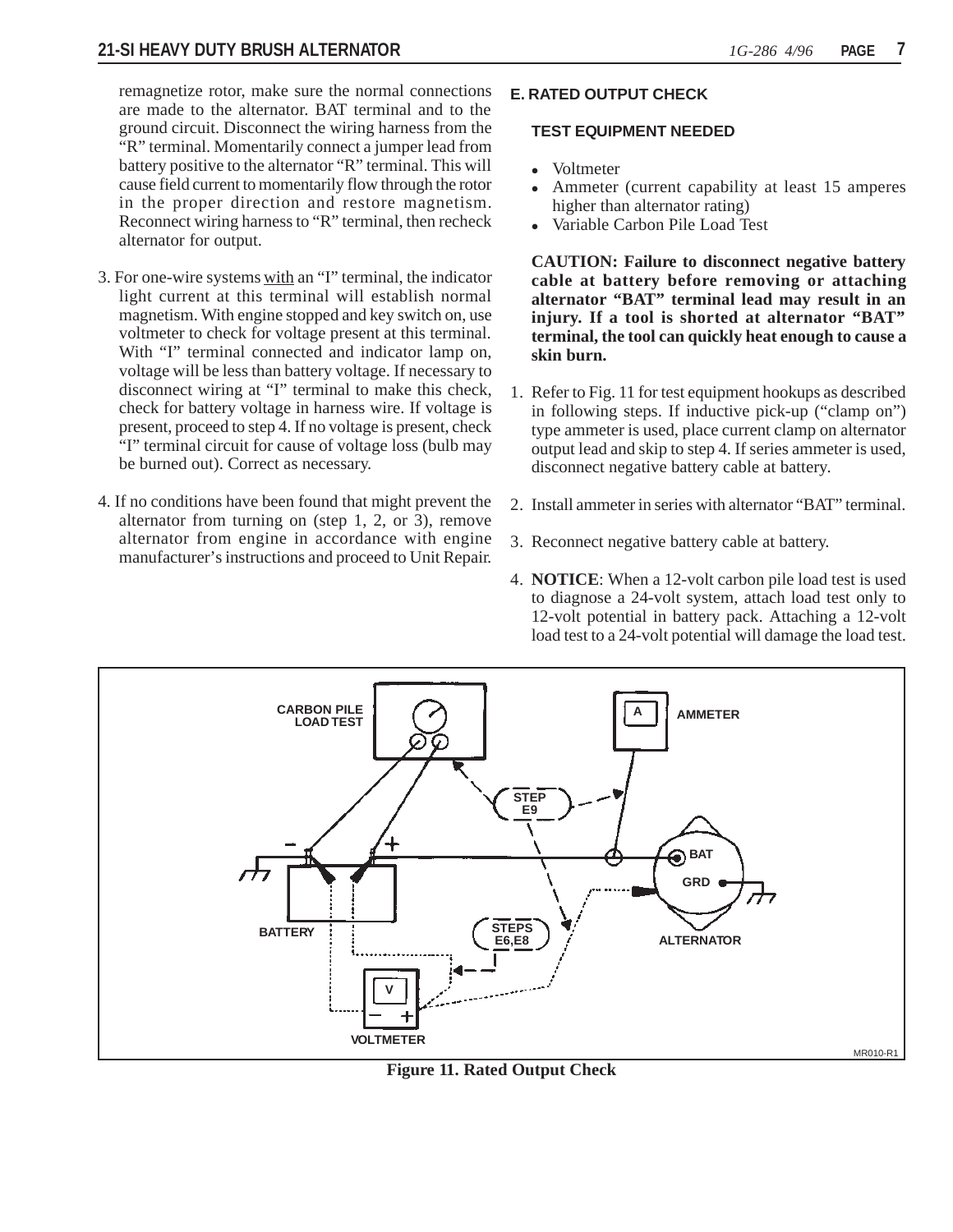With load turned off, attach carbon pile load test across battery.

- 5. Attach voltmeter negative to grounded negative battery terminal. Leave positive meter lead open for checks at various points.
- 6. Check and record voltage at battery positive terminal. For multi-battery systems, check positive voltage of battery set connected as if in battery charging mode.
- 7. With all system electrical loads off, start engine and run at moderate speed (rpm).
- 8. Recheck voltage at battery positive terminal. Voltage should be higher than previous reading, but below 15 volts on 12-volt system (31 volts on 24-volt system).
- If reading is lower than previous reading (step 6), refer to section on No Output.
- If reading is higher than 15 volts on 12-volt system (31 volts on 24-volt system), refer to section on High Voltage Output.
- 9. Turn carbon pile load on and adjust to obtain maximum alternator output on ammeter without allowing voltage at battery positive terminal to drop below 13 volts (25 volts on 24-volt system). Record maximum ampere output.

With alternator still running at maximum output, check and record voltage drop in ground circuit between alternator housing and battery negative terminal. Turn carbon pile load off.

Maximum ampere output should be within 15 amps of output rating stamped next to part number on alternator drive end (DE) frame, or as listed in Specifications section of this manual. Voltage drop should be 0.25 volts or less on 12-volt system (0.5 volts or less on 24-volt system).

- If ground circuit voltage drop is over 0.25 volts on 12 volt system (0.5 volts on 24-volt system), clean and tighten all ground circuit connections. If this does not correct excessive voltage drop, check ground circuit cables for improper sizing or high resistance conditions. Correct as necessary.
- If within 15 amps of rating, alternator is good. Look elsewhere for cause of problem.
- If more than 15 amps below rating, repair or replace alternator.

#### **ALTERNATOR UNIT REPAIR**

**CAUTION: Failure to disconnect negative cable at battery before removing or attaching alternator "BAT" terminal lead may result in an injury. If a tool is shorted at alternator "BAT" terminal, the tool can quickly heat enough to cause a skin burn.**

**NOTICE:** Always reinstall fasteners at original location. If necessary to replace fasteners, use only correct part number or equivalent.

- If correct part number is not available, use only equal size and strength. For alternator internal fasteners, refer to Delco Remy America Standard Hardware Fasteners section in Service Parts Catalog.
- Fasteners that are NOT to be reused will be noted in procedure.
- Fasteners requiring thread locking compound will be noted in procedure.
- Use specified torque values when shown.

Using or replacing fasteners in any other manner could result in part or system damage.

If diagnosis determines that alternator repair is needed, remove alternator from engine according to manufacturer's instructions.

#### **DISASSEMBLY AND BENCH CHECKS**

#### **TEST EQUIPMENT NEEDED:**

- Ohmmeter
- 110-Volt Test Lamp (optional)

**NOTICE:** On some alternators on certain engine configurations, a 1.5µf capacitor (DRA 1985444) has been installed to the output terminal and attached with a 3/8" long 10-24 self tapping screw. Remove the screw and the capacitor (DRA 1985444) before disassembly.

### **ALTERNATOR**

- 1. Place alignment mark across slip ring end (SRE) housing and drive end (DE) frame for assembly after repair (Fig. 12).
- 2. Remove 4 thru bolts.
- 3. Separate DE frame (with rotor) from SRE housing (with stator). If necessary, carefully pry DE frame from edge of stator with screwdriver (Fig. 13). After separation, place tape over SRE bearing inside unit to prevent dirt from entering during checks.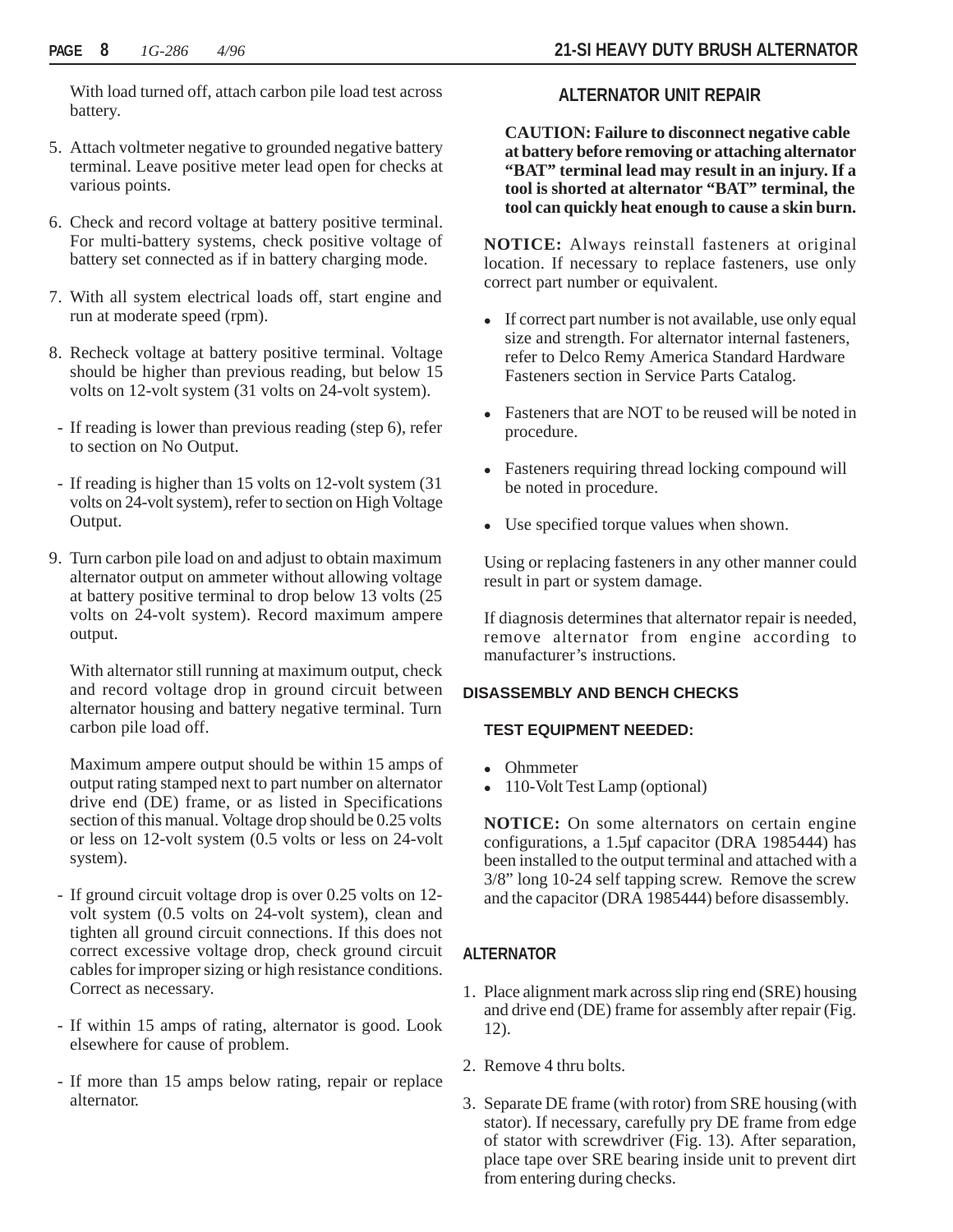





**Figure 13. Disassembly of Alternator**

#### **SRE HOUSING AND COMPONENTS**

- 4. Inspect SRE housing assembly for loose connections or other obvious conditions. Correct as necessary. If none are found, proceed with SRE checks.
- 5. Remove 3 rectifier bridge nuts to disconnect stator. Lift stator from SRE housing. If necessary, carefully pry stator away from SRE housing with screwdriver (Fig. 14).
- 6. Inspect stator winding for a dark, burned appearance. View winding from inside of unit - black paint on outside of windings does not indicate burned windings. If all windings are uniform in color and varnish covering is not flaking off, proceed with electrical check. If some windings are dark and others are light, a shorted, open or grounded condition is indicated. Replace the stator.



**Figure 14. Removing Stator**



**Figure 15. Electrical Check of Stator**

The stator should also be replaced if the windings are uniformly dark and burned, with the varnish coating flaking off to expose bare wires.

- 7. Perform electrical check on stator. Use ohmmeter or 110-volt test lamp (Fig. 15). There should be no continuity between any of the stator leads and the stator laminations.
- If continuity is present, windings are grounded. Replace stator.
- If there is no continuity, stator is probably good. However, there is no service electrical check for shorted or open delta stator windings. If all other electrical checks are normal and the alternator did not produce within 15 amps of the rated output, a shorted or open stator in indicated and the stator is to be replaced.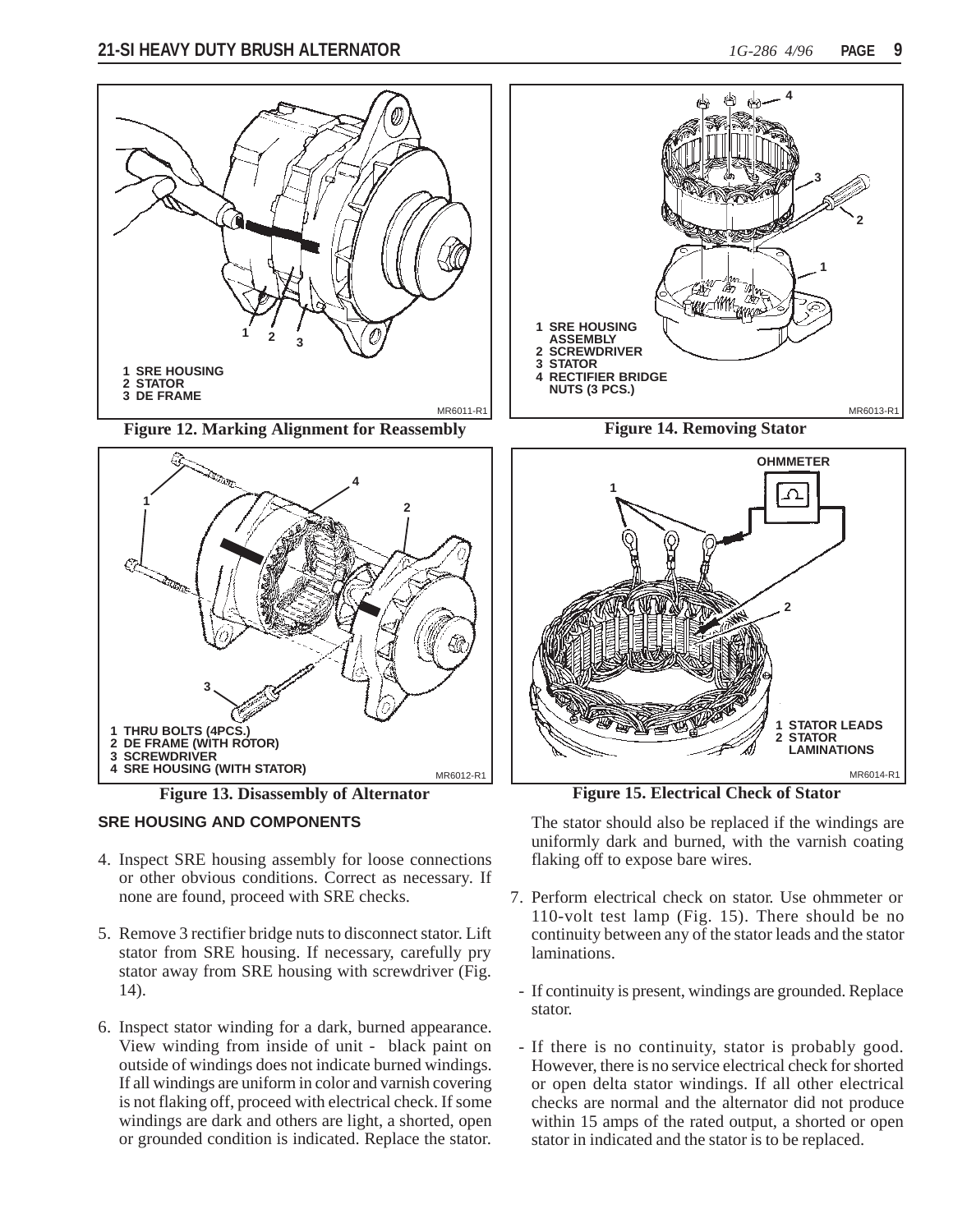8. Remove insulated regulator attaching screw to disconnect diode trio (Fig. 16). Lift trio from SRE assembly.

NOTE: Wherever "Ohmmeter" is specified for use when checking diodes, the "Diode Test Functions" setting should be used for "Digital Type" multimeters.

- 9. Use ohmmeter to check diode trio (Fig 16). Place negative ohmmeter lead on regulator strap and use positive ohmmeter lead to check for continuity to each of the three rectifier bridge straps. All three readings should indicate continuity. Reverse the ohmmeter leads and perform checks again. Readings should all indicate open circuits.
	- If all readings are proper, diode trio is good.
	- If any reading is wrong, replace diode trio.
- 10. Use ohmmeter to check rectifier bridge (Fig. 17). Bridge may be checked in place in the SRE frame. Check 6 diodes as follows:

Place negative ohmmeter lead on grounded heat sink. Touch positive ohmmeter lead firmly to metal diode clips that surround each of the 3 threaded studs. All 3 readings should be the same, and indicate open circuits. Switch leads and repeat. All 3 new readings should indicate continuity.

Repeat checks using insulated (positive) heat sink in place of grounded heat sink. With negative ohmmeter lead on insulated heat sink, all 3 readings should indicate continuity. Switch leads and repeat. All 3 new reading should indicate open circuits.

- If all readings are correct, the rectifier bridge is good.
- If any reading is wrong, an open or shorted diode is indicated and rectifier bridge should be replaced. To remove bridge, remove inside BAT terminal nut, nut and connector from regulator stud, inside "R" (relay) terminal nut and connector (if used), two bridge attaching screws, and insulated capacitor attaching screw. Lift capacitor and rectifier bridge from SRE housing (Fig 18).



**Figure 16. Electrical Check of Diode Trio**



**Figure 17. Electrical Check of Rectifier Bridge**



**Figure 18. Removing rectifier Bridge**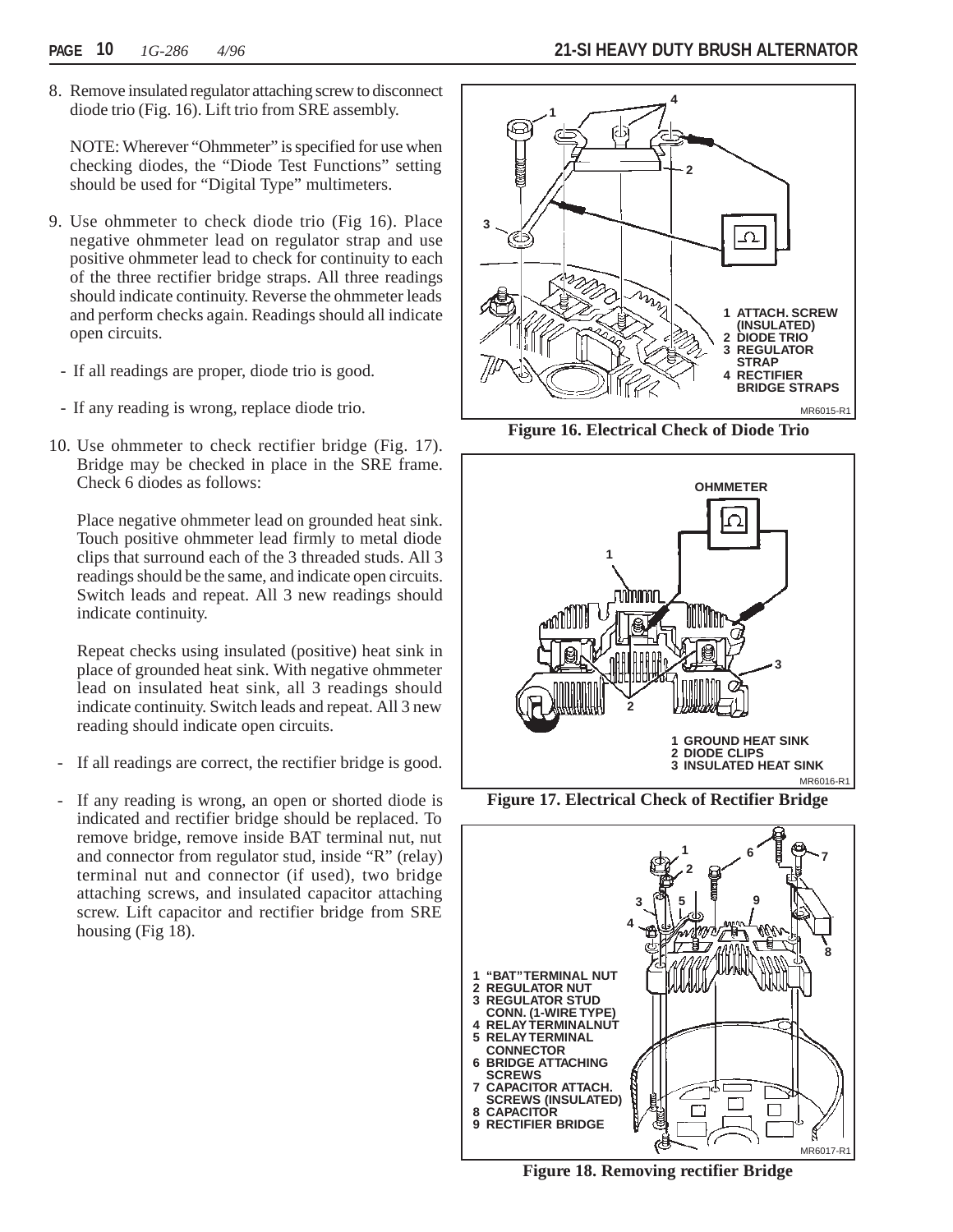#### **21-SI HEAVY DUTY BRUSH ALTERNATOR** *1G-286 4/96* **PAGE**

- 11. Brush holder assembly must be removed to service brushes or regulator (Fig 19). Hold brushes in retracted position and insert brush pin to keep brushes in retracted position. Remove insulated regulator attaching screw. Remove regulator nut and stud connector (if used). Loosen or remove inside "I" terminal nut to move "I" terminal connector (if used) as necessary for clearance. Finally, remove brush holder pivot screw. Lift brush holder assembly from housing without bending regulator connector from diode trio or "I" terminal connector.
- 12. Check brushes and leads for excessive wear, breakage, etc. If necessary to replace, note routing of lead wires and position of lead clips for later assembly; brushes are identical but leads and clips are positioned differently. Carefully remove brush pin to release brushes (Fig. 19). Remove brushes and spacer one at a time, placing fingers around springs to prevent loss. It may be necessary to spread the brush lead clips slightly to disengage retaining tabs.
- 13. Remove remaining regulator attaching (ground) screw. If previous checks lead to an instruction to replace the regulator, replace it. If it is not known whether regulator is good, use an approved tester for SI-type regulators. Always check field coil for shorts when replacing regulator.
- 14. Remove protective tape (see step 3) and check bearing in SRE housing. Bearings are permanently lubricated; do not add grease. If bearing is dry or damaged, replace bearing. If bearing is being replaced without removing brushes from SRE housing, use brush pin to hold brushes in retracted position while bearing is removed. To remove bearing, use tube slightly smaller than opening in SRE housing and drive bearing through to inside of housing (Fig. 20). If bearing is not removed, place tape back over bearing.

#### **DE FRAME AND COMPONENTS**

15. Use ohmmeter to check rotor field resistance. Place ohmmeter leads on the two slip rings on the rotor shaft to make this check (Fig. 21). Refer to Service Specifications at the end of this section for proper value. Also use ohmmeter to check for a grounded field by touching one lead to a slip ring and one lead to rotor frame or shaft. Reading should be infinite (open) to show that field is not grounded. If field resistance is outside specifications or if field is grounded, replace rotor as described in following steps.



**Figure 19. Brush Holder Disassembly**



**Figure 20. Removing SRE Bearing**



**Figure 21. Electrical Check of Rotor**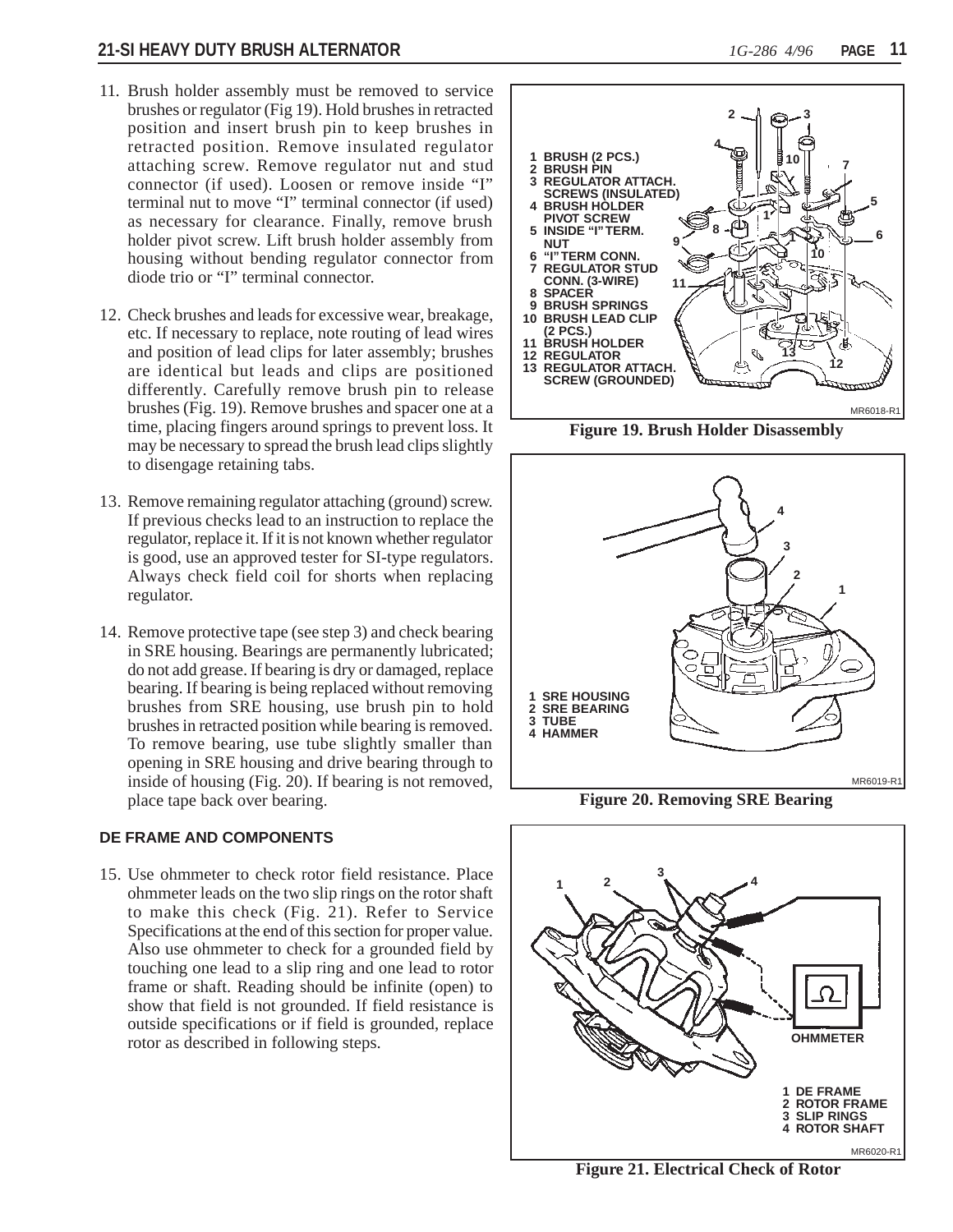- 16. Hold DE frame and spin rotor by hand to see that it spins freely in ball bearing. Bearing is permanently lubricated; do not add grease. If movement is rough or wobbly, replace DE bearing as described in following steps.
- 17. Remove shaft nut by placing 5/16" hex wrench in end of shaft to hold while removing nut with common wrench (Fig. 22). Turn nut counterclockwise to remove. If hex wrench is not available, wrap rotor in shop cloth and place in vise, tightening just enough to hold while removing shaft nut.
- 18. Lift shaft nut washer, pulley and fan from shaft (Fig. 22).
- 19. Pull rotor from DE bearing (Fig. 22).

If rotor checked good electrically (step 15), inspect slip rings. If rough or out of round, turn in lathe, removing only enough material to make rings smooth and round. Maximum indicator reading for roundness is 0.05 mm (.002"). Finish with 400 grain polishing cloth. Blow away all copper dust. Clean shaft of any grease that may have accumulated copper dust.

- 20. Remove three attaching screws and bearing retainer plate from DE frame (Fig. 22).
- 21. Inspect DE bearing. If bearing appears dry or if rotor did not turn smoothly when checked during alternator disassembly, replace DE bearing. Bearing is permanently lubricated. Do not attempt to add grease.

### **ALTERNATOR ASSEMBLY**

#### **ASSEMBLY OF DE FRAME AND COMPONENTS**

# **Install**

1. DE bearing and bearing retainer plate to DE frame. Install 3 attaching screws (Fig. 22).



Retainer plate attaching screws to 3.0 N.m (26 lb. in.).

- 2. Rotor shaft into DE bearing (Fig. 22).
- 3. Fan, pulley, shaft nut washer, and shaft nut onto rotor shaft (Fig. 22). Hold shaft with 5/16" hex wrench in end or wrap rotor in shop cloth and tighten in vice just enough to hold while tightening shaft nut.



Shaft nut to 100 N.m (75 lb. ft.).

### **ASSEMBLY OF SRE HOUSING AND COMPONENTS**



**Figure 22. DE Frame and Components**



**Figure 23. SRE Bearing Installation**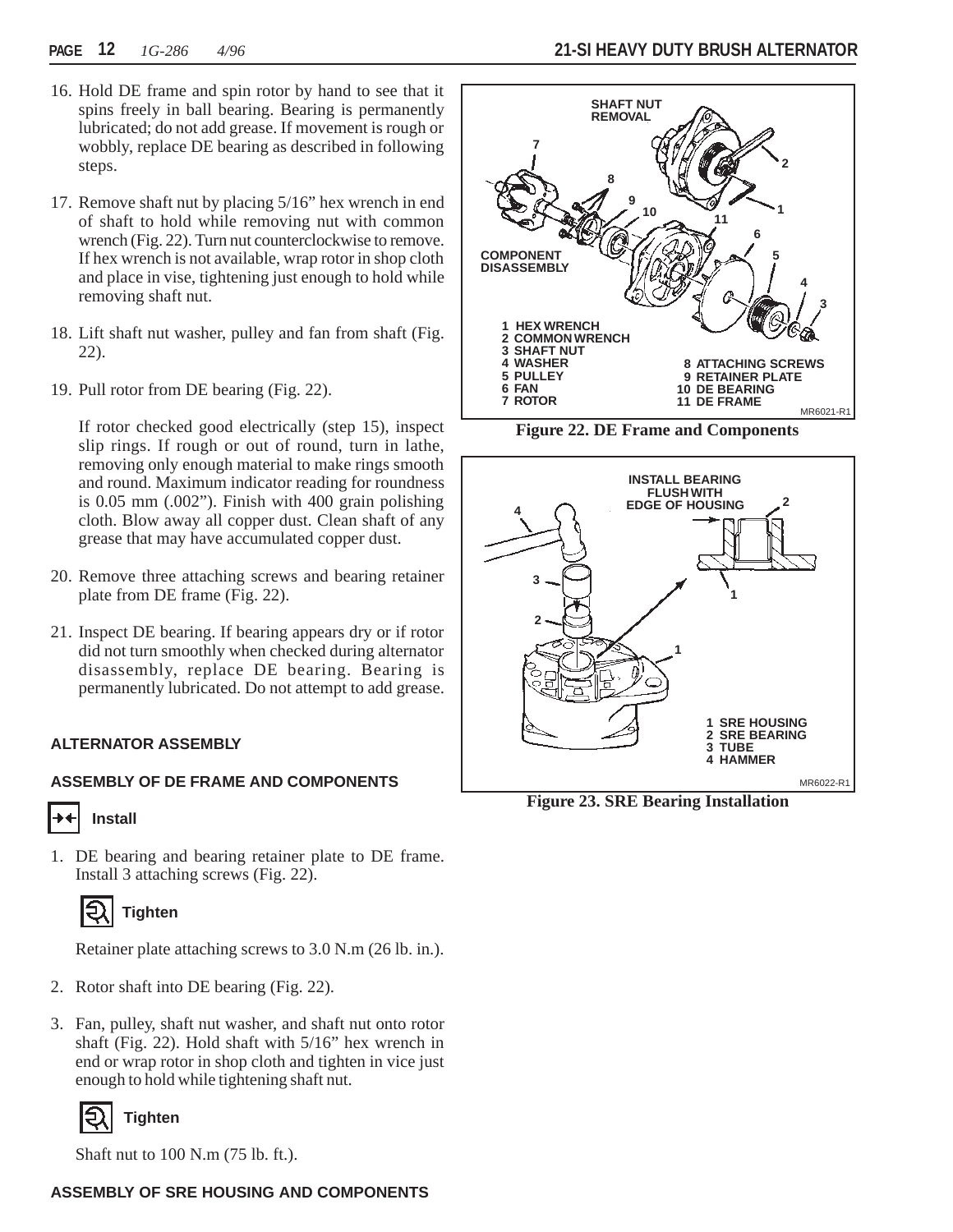

**Figure 24. Installing Rectifier Bridge**



**Figure 25. Installing Relay Terminal**

## $\rightarrow$  **+ | Install or Connect**

4. SRE bearing into SRE housing (Fig. 23). Use thin-wall socket or tube slightly smaller than hole in SRE housing to drive bearing in from outside. Position bearing flush with outside lip of SRE housing. Cover opening in bearing with piece of tape to prevent dirt from entering during rest of procedure.

## $\rightarrow$  **+ | Install or Connect**

5. Rectifier bridge assemble to SRE housing. Install one rectifier bridge attaching screw/washer assembly through grounded heat sink into SRE housing (Fig. 24). Finger tighten.

Relay "R" terminal (if used) to SRE housing and hold in place (see Fig. 25). Place inside insulating washer over "R" terminal stud. Place relay terminal connector over stud on rectifier bridge and "R" terminal stud. Be sure inside insulating washer is between connector and SRE housing at terminal end. Connector must not touch SRE housing. Also be sure outside insulator is properly centered in hole so terminal stud cannot touch SRE housing. Install inside nut/washer assembly onto "R" terminal stud.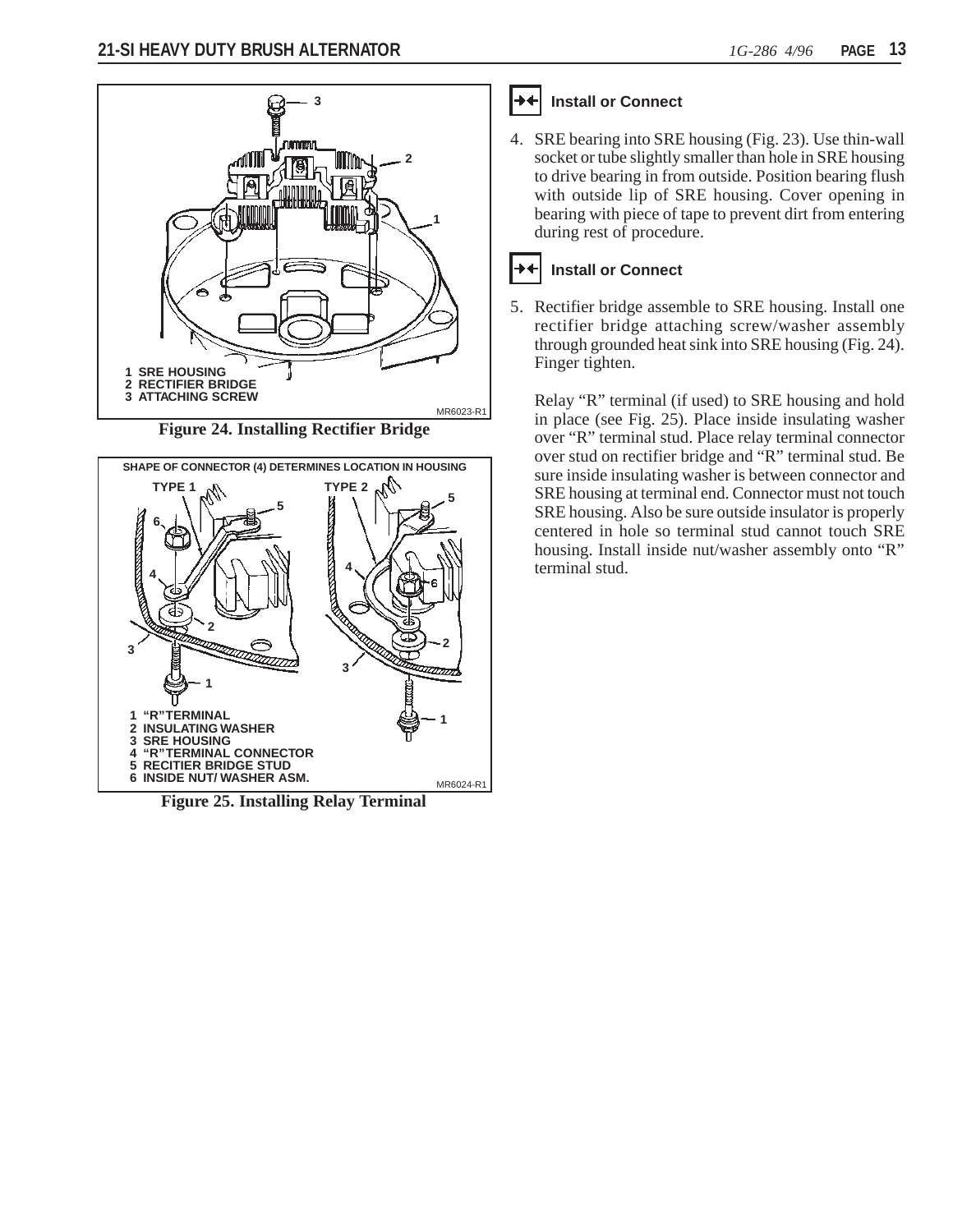#### E) **Tighten**

Inside nut/washer assembly to 2.5 N.m (22 lb. in.)

- 6. Output (BAT) terminal to SRE housing, being sure to seat square insulator flange in hole, then inside output terminal nut/washer assembly onto terminal stud (Fig. 26). Finger tighten.
- 7. Capacitor to holes in end of rectifier bridge assembly (Fig 26). Install rectifier bridge attaching screw/washer assembly through capacitor connector, grounded heat sink, and into SRE housing (finger tighten).
- 8. Insulated capacitor attaching screw, through capacitor connector, insulated heat sink and into SRE housing (finger tighten).



### **Inspect**

9. Regulator mounting area for presence of grease or dirt (Fig. 27). Good electrical contact is necessary in this area.



**NOTICE:** Do not immerse or wet regulator with solvent. Internal damage to regulator could result.

Regulator mounting bosses in SRE housing, metal base plate and contact rings on regulator by wiping with clean, dry cloth.

### **Install of Connect**

- 10. Regulator to SRE housing (Fig. 27), with regulator attaching screw (grounding). Finger tighten.
- 11. If placing individual brushes, proceed to step 12. If installing complete brush holder assembly, skip to step 13.



**Figure 26. Installing BAT Terminal and Capacitor**



**Figure 27. Installing Regulator**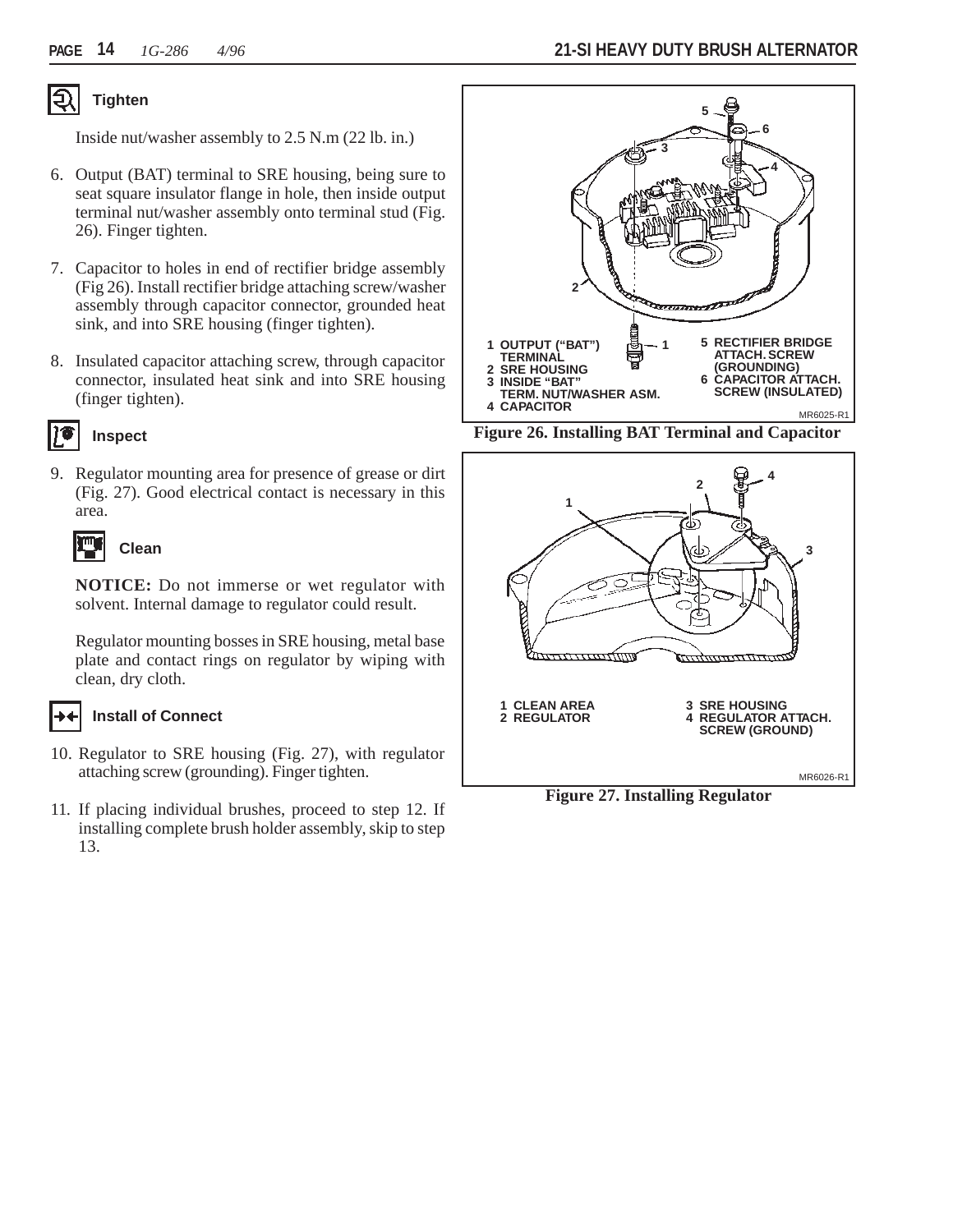

**Figure 28. Assembly of Brush Holder**



**Figure 29. Installing Brush Holder and Diode Trio**



**Figure 30. Regulator Connector, 1-Wire System**

12. Brush assemblies (with springs) and spacer to brush holder (Fig. 28). Brushes are identical, but leads and contact clips are positioned differently. Pin brushes in retracted position.

#### |→+ **Install or Connect**

- 13. With brushes pinned in retracted position (Fig. 29), brush holder assembly to mounting holes in regulator and SRE housing. Install brush holder attaching (pivot) screw and one insulated regulator attaching screw (finger tighten both screws).
- 14. Diode trio onto 3 threaded studs on rectifier bridge assembly (Fig. 29). Position long connector strap on diode trio over closest mounting hole in brush holder and regulator.

#### **For 3-wire systems, skip to step 18.**

- 15. For one-wire systems (Fig. 30), hold outside output terminal and temporarily remove inside output terminal nut. Install regulator stud connector to threaded stud and to inside output terminal stud. Reinstall output terminal nut/washer and install regulator nut/washer assembly to threaded stud on regulator (finger tighten).
- 16. "I" terminal (if used) with outside insulator to SRE housing and hold in place (Fig. 31). Inside insulator, then regulator/indicator light connector over "I" terminal stud inside SRE housing. Position other end of connector over mounting hole in brush holder. Inside "I" terminal nut/washer assembly onto terminal stud (finger tighten).
- 17. Second insulated regulator attaching screw to mounting hole in brush holder, passing through diode trio connector and "I" terminal connector, if used (Fig. 30). Finger tighten.

**For 1-wire systems, skip to step 20.**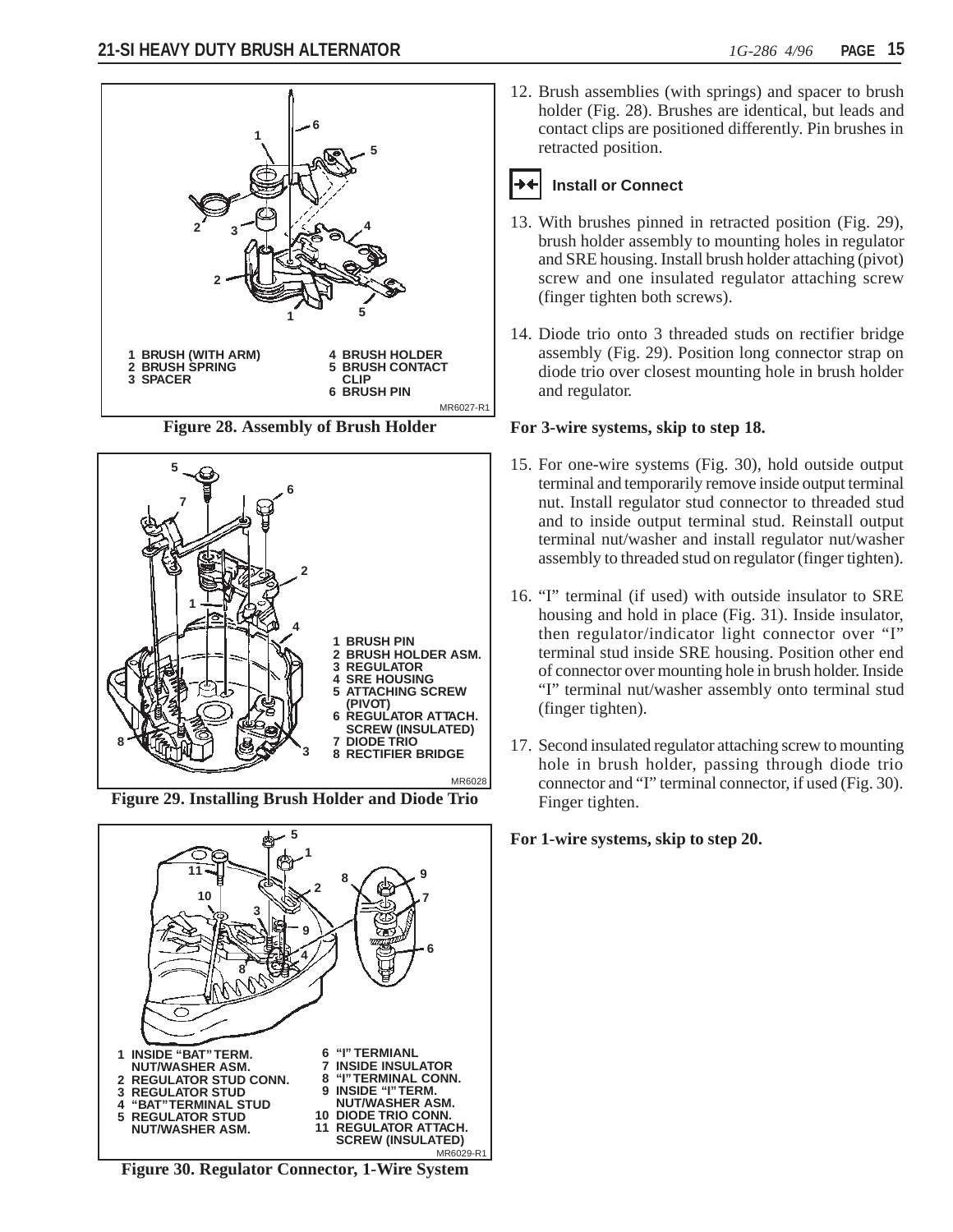18. For some 3-wire systems (Fig. 31), regulator stud connector onto threaded stud on regulator, positioning other end over brush holder mounting hole. Regulator nut to threaded stud on regulator (finger tighten).

NOTE: Later regulator designs do not have a threaded stud and the connector is not used. The earlier and later designs are interchangeable. If replacing regulator having stud by new regulator without stud, omit connector and nut; if replacing regulator that does have stud by regulator having stud, add connector and nut.

- 19. Second insulated regulator attaching screw to mounting hole in brush holder, passing through diode trio connector and regulator stud connector. Finger tighten.
- 20. Secure SRE component fastener in following order (Fig. 32):



## **Tighten**

- (1) Inside output terminal nut to 5.5 N.m (50 lb. in.).
- (2) Rectifier bridge attaching screws (2 places) to 3.0 N.m (25 lb. in.).
- (3) Insulated capacitor attaching screw to 2.5 N.m (22 lb.in.).
- (4) "R" and/or "I" terminal (2 places, if used inside nuts to 2.5 N.m (22 lb. in.). It may be necessary to hold terminal on outside while tightening.
- (5) Regulator mounting screw (grounding) to 2.0 N.m (20 lb. in.).
- (6) Insulated regulator attaching screws (2 places to 2.0 N.m (20 lb. in.).
- (7) Regulator nut (if used) to 2.5 N.m (22 lb. in.).
- (8) Brush holder attaching screw (pivot) to 2.0 N.m (20 lb. in.).
- **Install or Connect**
- 21. Debris shield mounting stud (if used) with inside washer to "I" terminal hole in SRE housing. Outside washer, lockwasher, and nut to mounting stud on outside. Tighten nut to 5.5 N.m (50 lb. in.).
- 22. Stator to SRE housing assembly, placing 3 phase leads over 3 threaded studs on rectifier bridge (Fig. 33). Be sure stator is seated in register around edge of SRE housing.
- 23. Rectifier bridge nuts to 3 threaded studs on rectifier bridge ( Fig. 33).



**Figure 31. Regulator Connector, 3-Wire System**



**Figure 32. Fastener Tightening Order**



**Figure 33. Installing Stator**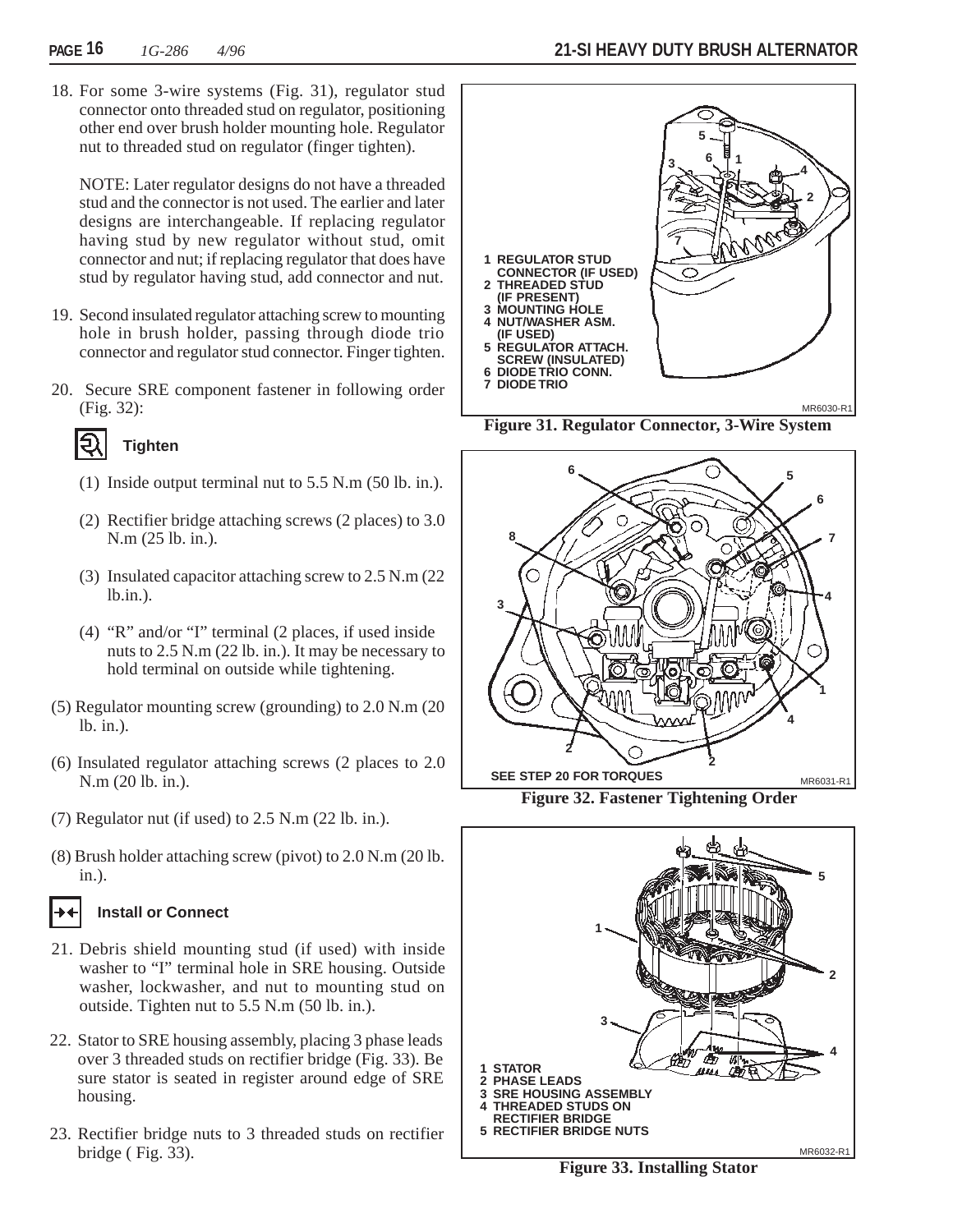

**Figure 34. Cleaning Slip Rings**



**Figure 35. Final Unit Assembly**



**Figure 36. Removal of Brush Pin**



Rectifier bridge nuts (3 places) to 2.5 N.m (22 lb. in.).

### **FINAL UNIT ASSEMBLY**

# **Clean**

- 24. Slip rings on rotor shaft (if not previously cleaned) by spinning rotor while holding 400 grain polishing cloth around slip rings (Fig. 34). Blow away all copper dust.
- 25. Rotor shaft where it will slip into SRE bearing by wiping with soft cloth. Shaft must be free of dirt and other foreign material.
- 26. Brushes by wiping with clean soft cloth. Contact surfaces of brushes must be free of grease and other contaminants. Be sure brushes are pinned in retracted position and that pin extends through SRE housing for removal after unit assembly. Remove protective tape from opening in SRE bearing
- 27. As required, Capacitor with self tapping screw securely into available hole in SRE housing.



### **Install or Connect**

- 27. DE frame assembly to SRE frame assembly, aligning marks made earlier on SRE housing and DE frame (Fig. 35). If mark was lost due to part replacement, use mark on old part or match mounting lugs to application to determine proper frame orientation.
- 28. Thru bolts (4 places).



Thru bolts to 5.5 N.m (50 lb. in.).

29. For one-wire systems only, regulator terminal cover to regulator terminals.



### **Remove or Disconnect**

30. Remove brush pin to release brushes onto slip rings inside unit (Fig. 36).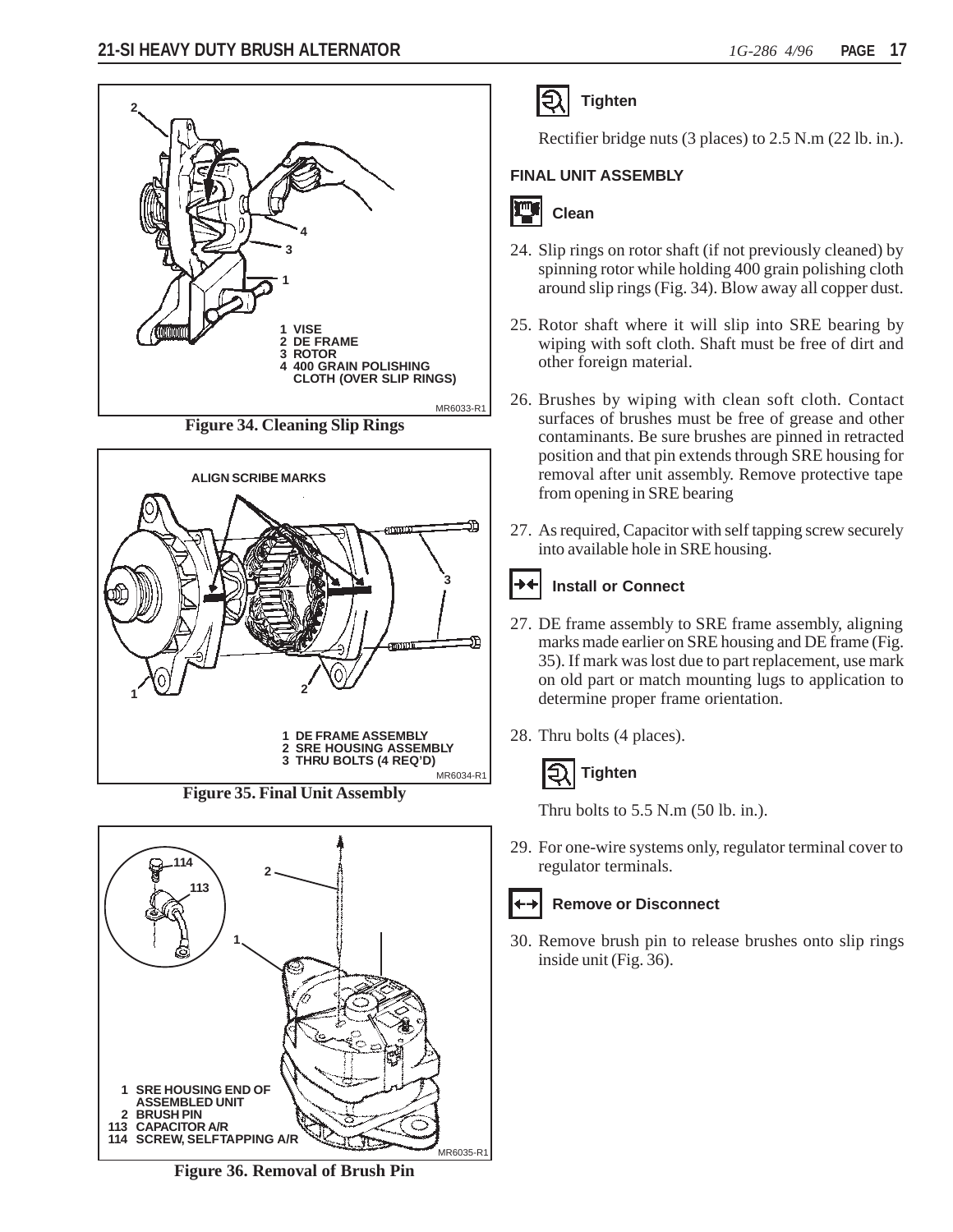#### **ALTERNATOR BENCH TEST**

#### **TEST EQUIPMENT NEEDED:**

- Alternator Test Stand (5000 rpm capability)
- Battery or Battery Set (fully charged)
- Variable Carbon Pile Load Test
- Ammeter (current capability at least  $15$  amps higher than alternator rating)
- Voltmeter
- Ohmmeter

This bench test procedure is used to verify that the alternator is functioning properly prior to installation on the vehicle. This test checks the alternator output in the same manner as the Rated Output Check covered earlier in this procedure. If bench test equipment is not available, install the alternator on the engine according to manufacturer's instructions and repeat the Rated Output Check to verify alternator operation. If bench test equipment is available, proceed as follows:

- 1. Mount alternator in suitable test stand, according to test stand manufacturer's instructions. Test stand must be capable of driving alternator at speeds up to 5000 rpm.
- 2. **IMPORTANT:** Battery or battery set must be fully charged for test results to be valid.

**NOTICE:** When a 12-volt carbon pile load test is used to diagnose a 24-volt system, attach load test only to 12-volt potential in battery set. Attaching a 12-volt load test to a 24-volt potential will damage the load test.

With carbon pile load turned off and with battery or battery set fully charged, make electrical connections as show in Fig. 37. Connect for one-wire or 3-wire type as applicable. Battery voltage and ground polarity must be same as system in which alternator is used. Check and record battery voltage before proceeding with test.

- 3. Turn on #1 terminal circuit switch (3-wire systems only). With carbon pile load "off" start test stand and slowly increase alternator speed to 5000 rpm. Observe voltmeter.
- If voltage does not increase but remains at or below previous reading (step 2), there is no alternator output. Skip to step 5.
- If voltage increases above 15 volts on 12-volt system (or above 31 volts on 24-volt system), voltage is uncontrolled. Recheck alternator for proper assembly. Assure that test tab in "D" hole is not grounded. If alternator has been assembled properly, replace regulator as described under Unit Repair and test field coil for shorts or grounds.
- If voltage is proper, proceed to next step.
- 4. With alternator running at about 5000 rpm, turn on carbon pile load and adjust to obtain maximum alternator output on ammeter without allowing voltage on voltmeter to fall below 13 volts (25 volts on a 24 volt system).

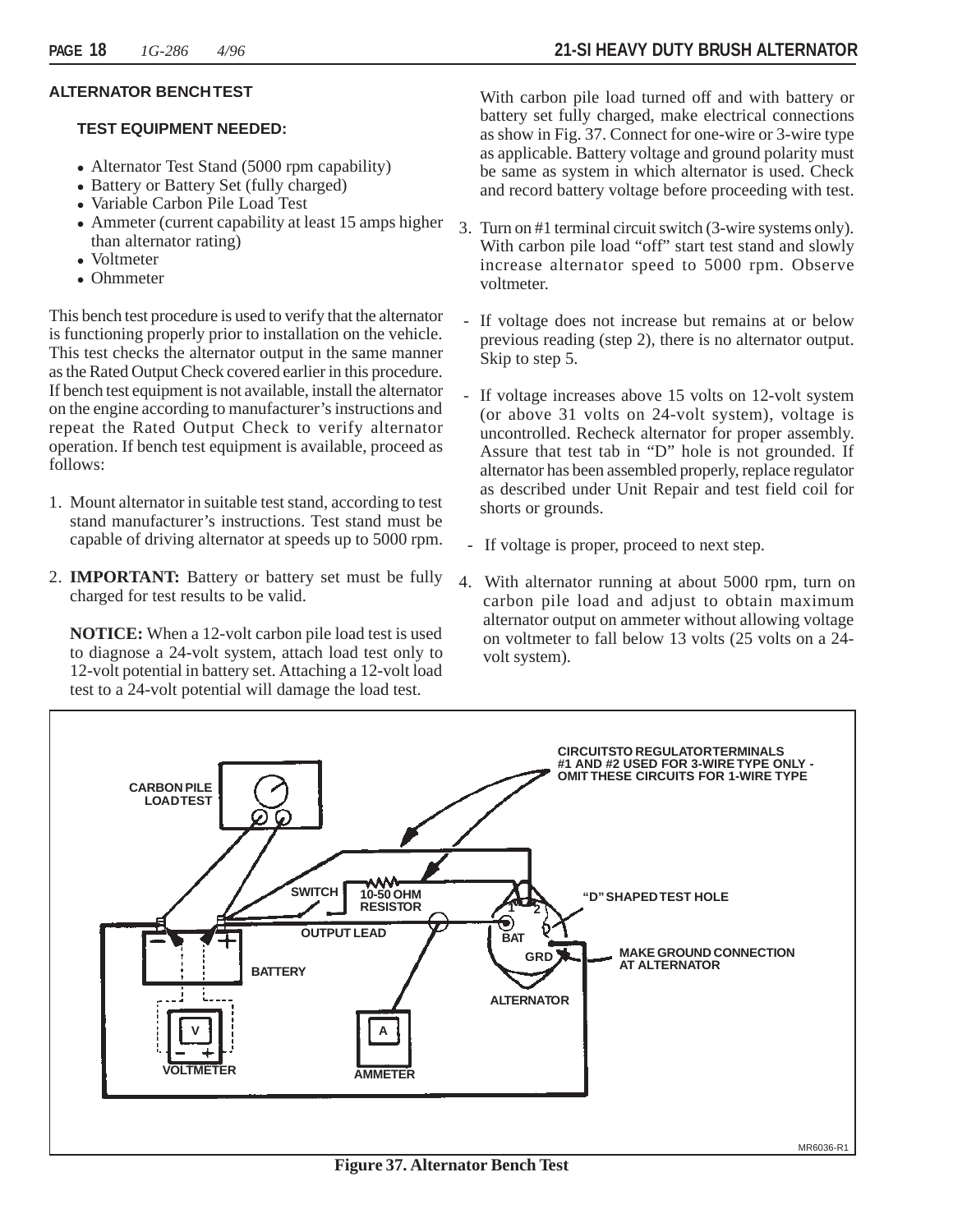

**Figure 38. Using Test Hole**

- If ammeter reading is within 15 amps of cold output shown under Specification, (page 22) alternator is good. Turn off carbon pile and stop test stand.
- If ammeter reading is more than 15 amps below specification, alternator is not operating properly. Proceed to step 5.
- 5. **NOTICE:** Do not insert screwdriver more than 3/4" into test hole during this step. The grounding tab on the brush holder assembly is reached at this distance. Inserting the screwdriver deeper may result in internal damage to the alternator.

Test hole is provided in SRE housing to allow direct grounding of rotor field circuit (Fig. 38). Grounding the brush tab inside this hole bypasses the regulator and turns the alternator on in "full field" mode. If the alternator output is proper with the brush tab grounded, the previous low output is due to conditions within the regulator. Because the voltage is not regulated and can exceed 16 volts in full field mode, the test hole should be used only for bench test procedures.

Insert screwdriver straight into test hole in SRE housing to make contact with tab on grounding brush. Tilt handle slightly to ground tab to housing at edge of test hole and hold. Again adjust carbon pile to obtain maximum output on ammeter without allowing voltage on



**Figure 39. Checking 1-Wire Regulator Terminals**

voltmeter to fall below 13 volts on 12-volt system (25 volts on 24-volt system). Record reading then turn off carbon pile and stop test stand.

 - If there is still no output, refer to Unit Repair and check rotor and brushes for an open circuit. Be sure that brushes are assembled properly and in contact with the slip rings. Check internal electrical connections to be sure grounding and insulated mounting screws are installed in the proper locations.

For a one-wire system only, remove the regulator terminal cover and verify that there is a connector between the two regulator terminals (Fig. 39). If not, replace regulator as described under Unit Repair.

- If the output is now within 15 amps of the cold output specification (Page 22), but was not when checked per step 4, check the regulator mounting to assure that grounding and insulated mounting screws are installed in the proper location. If assembly is proper, replace regulator as described under Unit Repair.
- If there is some alternator output, but it is still more than 15 amps below the cold output specification, check the rotor field, brushes, stator, diode trio, and rectifier bridge as described under Unit Repair.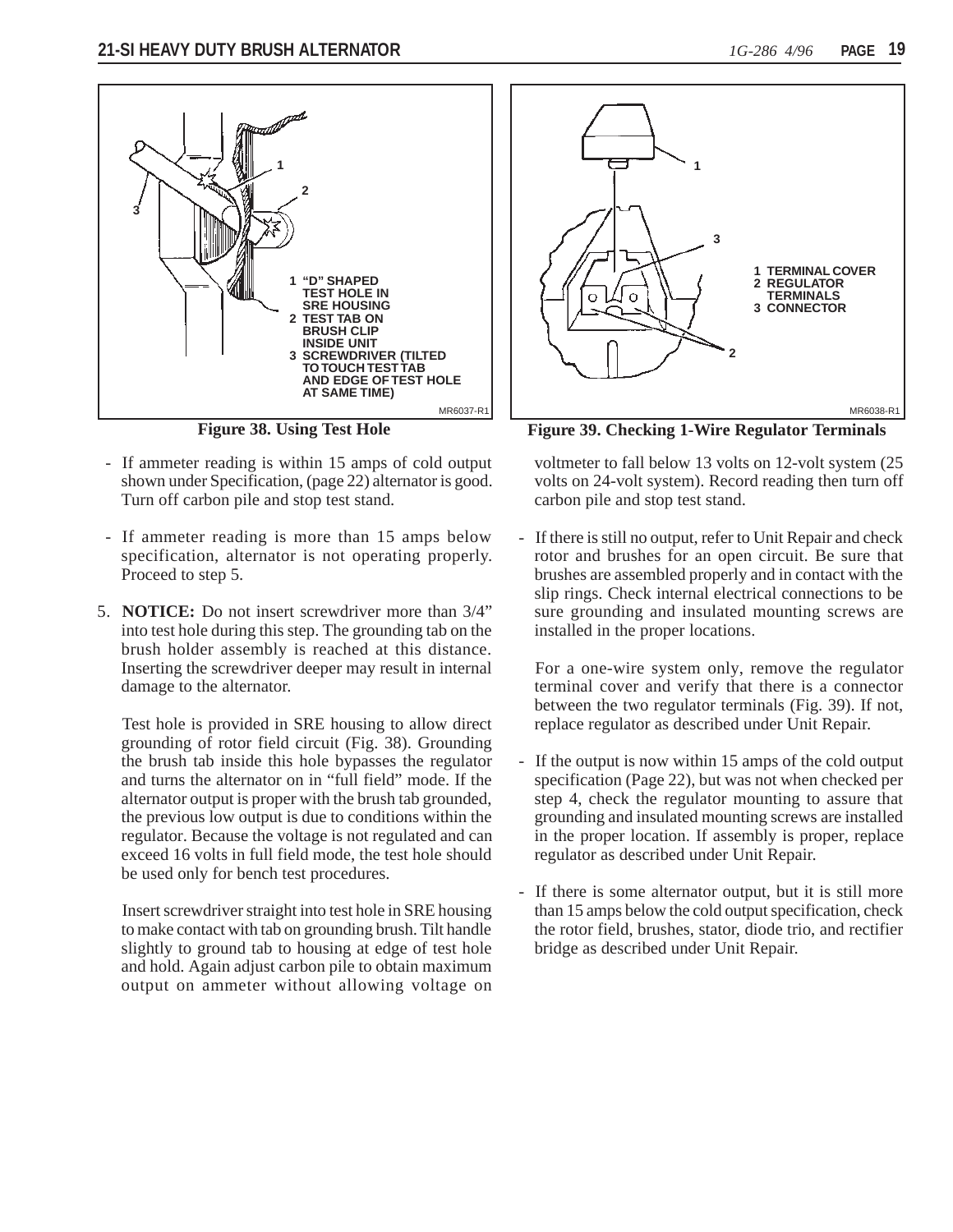### **ALTERNATOR MOUNTING**

**CAUTION: Failure to disconnect negative cable at battery before removing or attaching alternator "BAT" terminal lead may result in an injury. If a tool is shorted at alternator "BAT" terminal, the tool can quickly heat enough to cause a skin burn.**

**NOTICE:** Always reinstall fasteners at original location. If necessary to replace fasteners, use only correct part number or equivalent.

**NOTICE:** On some engine configurations a 1.5µf capacitor (DRA 1985444) must be installed to the alternator at installation.

- If correct part number is not available, use only equal size and strength.
- Fasteners that are NOT to be reused will be noted in procedure.
- Fasteners requiring thread locking compound will be noted in procedure.
- Use specified torque values when shown.

Using or replacing fasteners in any other manner could result in part or system damage.

Always follow engine manufacturer's instructions for mounting alternator on engine. The following procedure is typical and may not match all steps necessary for a particular application

### **TEST EQUIPMENT NEEDED:**

• Belt Tension Gage

### **Remove or Disconnect**

1. Negative cable at battery.



2. SRE hinge bushing position so that the mounting lugs will fit over the bracket spool.

### **Install or Connect**

3. Alternator double mounting lugs to mounting bracket on engine (Fig. 40). Adjust hinge bushing in mounting lug by tapping endways until it just clears the spool on the mounting bracket. Install flanged mounting bolt and flanged mounting bolt nut. If bolt and/or nut are not flanged, 1/8" thick hardened steel washers (part no. 1967343) must be substituted for flanges (Fig. 41).



**Figure 40. Installing Alternator on Engine**



**Figure 41. Alternator Mounting Bolts**

- 4. Alternator adjustment lug to adjustment bracket on engine, with 1/8" thick hardener steel washer (part no. 1967343) and flanged adjustment bolt (Fig. 40). Finger tighten.
- 5. Alternator belt to pulley.
- 6. If engine uses automatic belt tensioner (idler), skip to step 7.

**NOTICE:** Do not pry directly against stator or SRE housing to adjust belt tension. Force must be applied to DE frame as described. Prying only against stator or SRE housing may damage the alternator.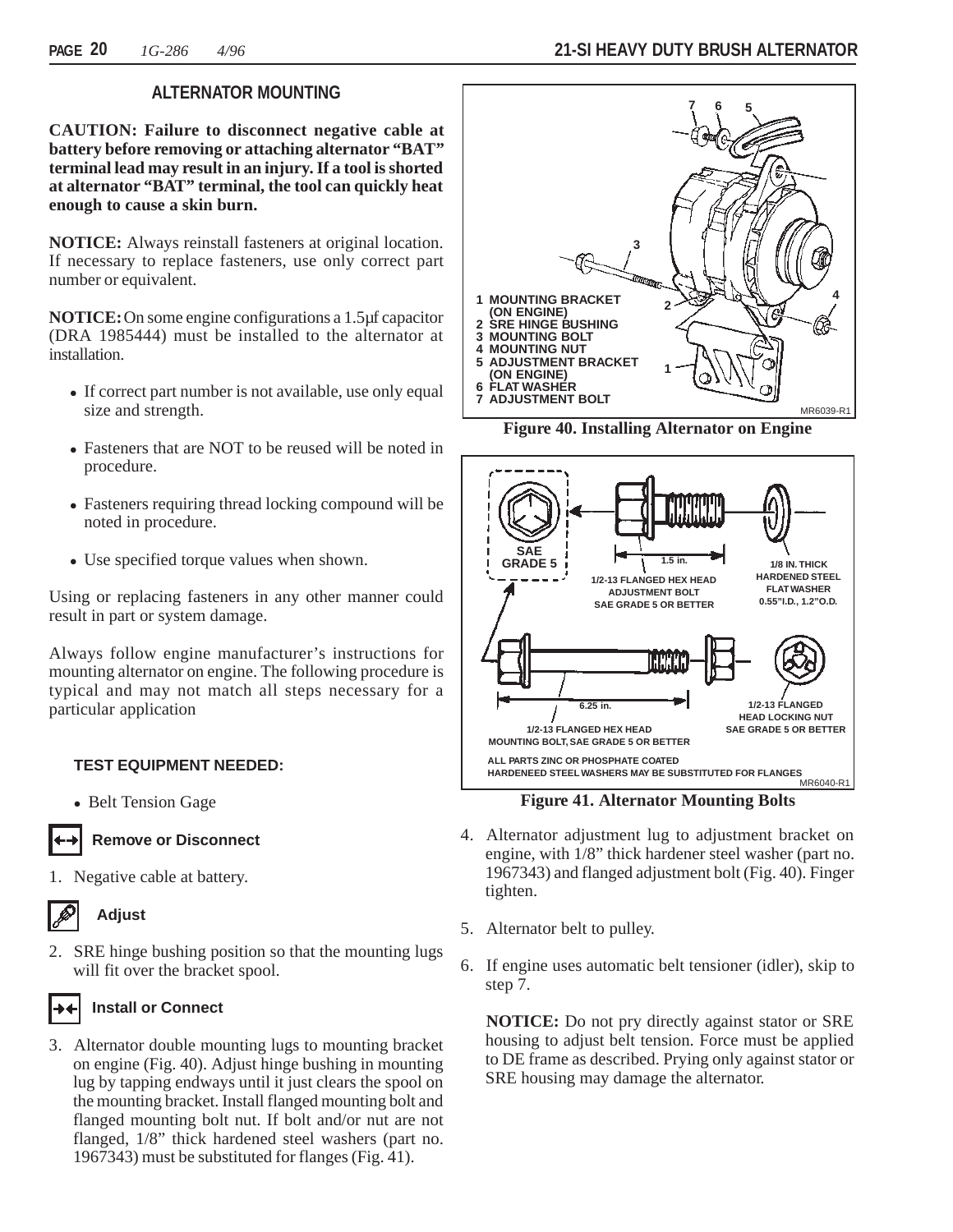

**Figure 42. Adjusting Belt Tension**



**Figure 43. Threaded "I" and "R" Terminals**

If belt tension is adjusted by forcing alternator against belt, use suitable pry bar positioned against DE frame of alternator (Fig. 42). If DE frame is not accessible, place wood block along side of alternator against both DE frame and SRE housing and pry against wood block.

# **Adjust**

Using belt tension gage, adjust to engine manufacturer's specification and hold.

#### 尽  **Tighten**

- 7. Adjusting lug bolt to 88 N.m (64 lb. ft.).
- 8. Hex mounting bolt nut to 88 N.m (65 lb. ft.).

#### 回  **Measure**

9. Belt tension to be sure specification is maintained. If not, repeat tensioning procedure.



## **Install or Connect**

10. "I" and/or "R" (or "Relay") terminal connectors, if used. For threaded terminals with a hex base, hold hex portion of terminal as anti-turn while tightening nut (Fig. 43).



M4 "I" and "R" (or "Relay") terminal nuts to 2.0 N.m (20 lb. in.).

10-24 "I" and "R" (or Relay) terminals nuts to 2.0 N.m (20 lb. in.).

11. Terminal caps to "I" and "R" (or "Relay") terminals as necessary.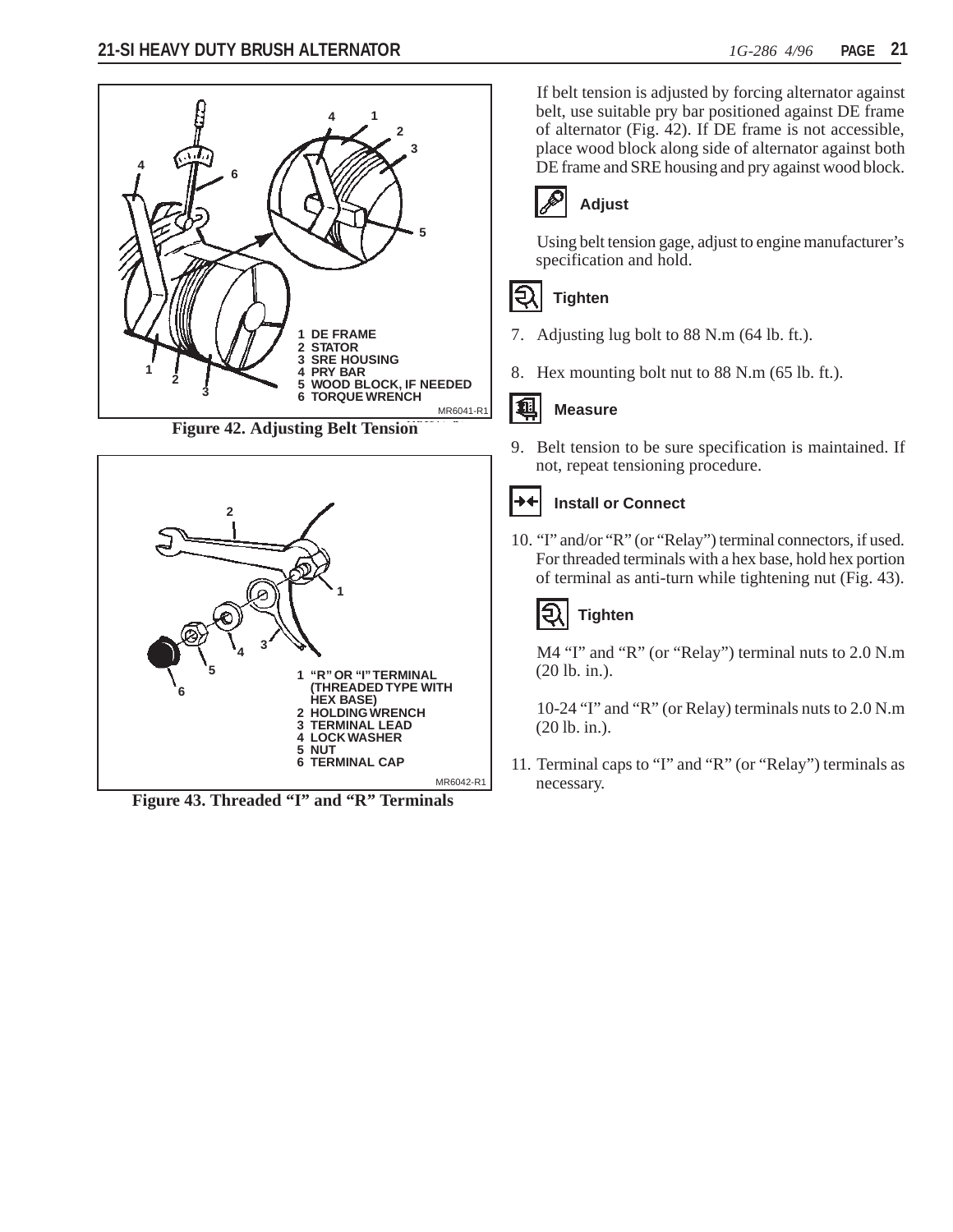

**Figure 44. Installing Ground and Output Leads**

12. Ground lead to "GRD" hole in SRE housing, with ground screw/lockwasher assembly (Fig. 44).

#### 日  **Tighten**

 $1/4$ " Ground screw to 6 N.m (55 lb. in.).

5/16" ground screw to 11 N.m (100 lb. in.).

13. Output lead to "BAT" terminal, using lock washer and output terminal nut (Fig. 44).

#### IЭ  **Tighten**

M6 output terminal nut to 11 N.m (100 lb. in.).

 $1/4$ " output terminal nut to 7 N.m (65 lb. in.).

5/16" output terminal nut to 11 N.m (100 lb.in.).

14. For 3-wire systems only, regulator connector to regulator terminals (Fig. 45).

15. Negative cable at battery.



**Figure 45. Regulator Connector (3-Wire Systems)**

### **21-SI ALTERNATOR SPECIFICATIONS**

The typical 21-SI Alternator rotor field check at 12 volts is  $6.7 - 7.1$  current amps and  $1.7 - 1.8$  ohms at  $80^{\circ}$  F. The rotor field check at 24 volts is 2.2 - 2.5 current amps and 9.5 - 10.7 ohms at 80° F.

Cold current output at  $80^{\circ}$  F is shown in the following table.

| <b>Alternator</b> |            | Amperes @ 80°F |  |
|-------------------|------------|----------------|--|
| Model             | $1600$ rpm | 5000 rpm       |  |
| 12V/65A           | 45         | 65             |  |
| 12V/90A           | 48         | 90             |  |
| 12V/100A          | 60         | 100            |  |
| 12V115A           | 55         | 115            |  |
| 12V/125A          | 50         | 125            |  |
| 12V/130A          | 50         | 130            |  |
| 12V/145A          | 40         | 145            |  |
| 12V/160A*         | 45         | 150            |  |
| 24V/50A           | 25         | 50             |  |
| 24V/70A           | 15         | 70             |  |

\*Rated at 160A @ 8300 rpm.

For further information on rotations and exact specification number on these or other Delco Remy America Products Call: 1-800-DRA-0222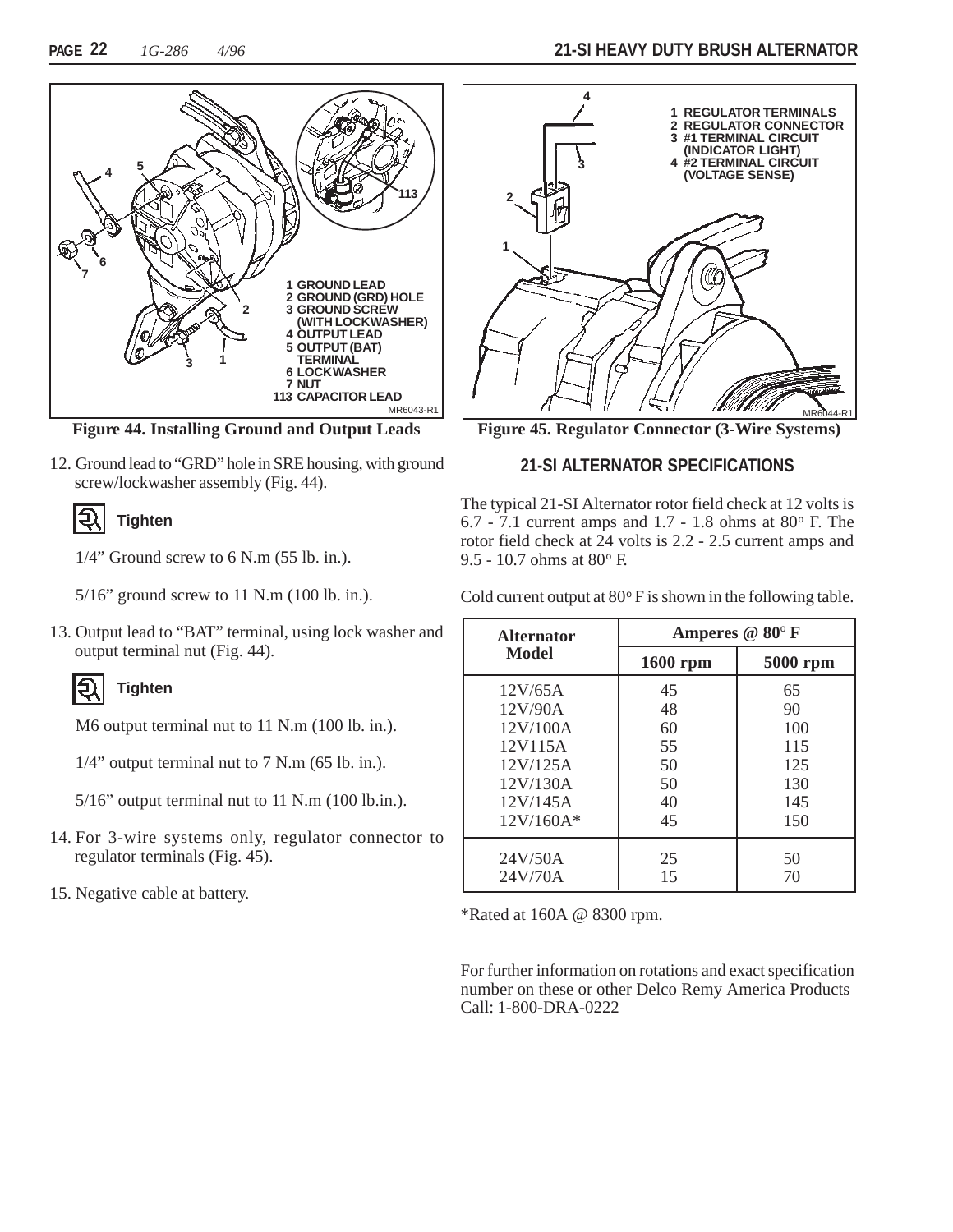## **SERVICE PARTS**



| Illus. |                                  | Illus.                                        |                                          |  |  |
|--------|----------------------------------|-----------------------------------------------|------------------------------------------|--|--|
| No.    | <b>Name</b>                      | No.                                           | <b>Name</b>                              |  |  |
|        |                                  |                                               |                                          |  |  |
| 1.     | Housing, SRE                     | 22.                                           | Pulley                                   |  |  |
| 2.     | Bearing, SRE                     | 23.                                           | Nut, Regulator                           |  |  |
| 3.     | <b>Rotor Assembly</b>            | 24.                                           | Nut, Rectifier Bridge                    |  |  |
| 4.     | <b>Stator Assembly</b>           | 25.                                           | Nut. Shaft                               |  |  |
| 5.     | Frame, DE                        | 26.                                           | Screw (& Lockwasher), Rectifier Bridge   |  |  |
| 6.     | Bearing, DE                      |                                               | Attaching                                |  |  |
| 7.     | <b>Rectifier Bridge Assembly</b> | 27.                                           | Screw, Brush Holder Attachment (pivot)   |  |  |
| 8.     | Diode Trio                       | 28.                                           | Screw, Regulator Attachment (ground)     |  |  |
| 9.     | Regulator                        | 29.                                           | Screw, Regulator Attachment (insulated)  |  |  |
| 10.    | Terminal Package, Output         | 30.                                           | Screw, Capacitior Attachment             |  |  |
| 11.    | Terminal Package, Relay or "I"   | 31.                                           | Screw, Bearing Retainer Plate Attachment |  |  |
| 12.    | Connector, Regulator Stud        | 32.                                           | Screw (& Lockwasher), SRE Frame Ground   |  |  |
| 13.    | Connector, Relay Terminal        | 33.                                           | Washer, Shaft Nut                        |  |  |
| 14.    | Capacitor                        | 34.                                           | Bolt, Thru                               |  |  |
| 15.    | <b>Brush Holder Assembly</b>     |                                               |                                          |  |  |
| 16.    | Brush and Arm                    |                                               | Miscellaneous:                           |  |  |
| 17.    | Retainer Plate, DE               | Nut, Debris Shield Mounting Stud              |                                          |  |  |
| 18.    | Bushing, SRE Hinge               | Washer, Debris Shield Mounting Stud (inside)  |                                          |  |  |
| 19.    | Cover, Regulator Terminal        | Washer, Debris Shield Mounting Stud (outside) |                                          |  |  |
| 20.    | Cap, Relay Terminal              | Lockwasher, Debris Shield Mounting Stud       |                                          |  |  |
| 21.    | Fan                              | Stud, Debris Shield Mounting                  |                                          |  |  |

Connector, Regulator to "I" Terminal